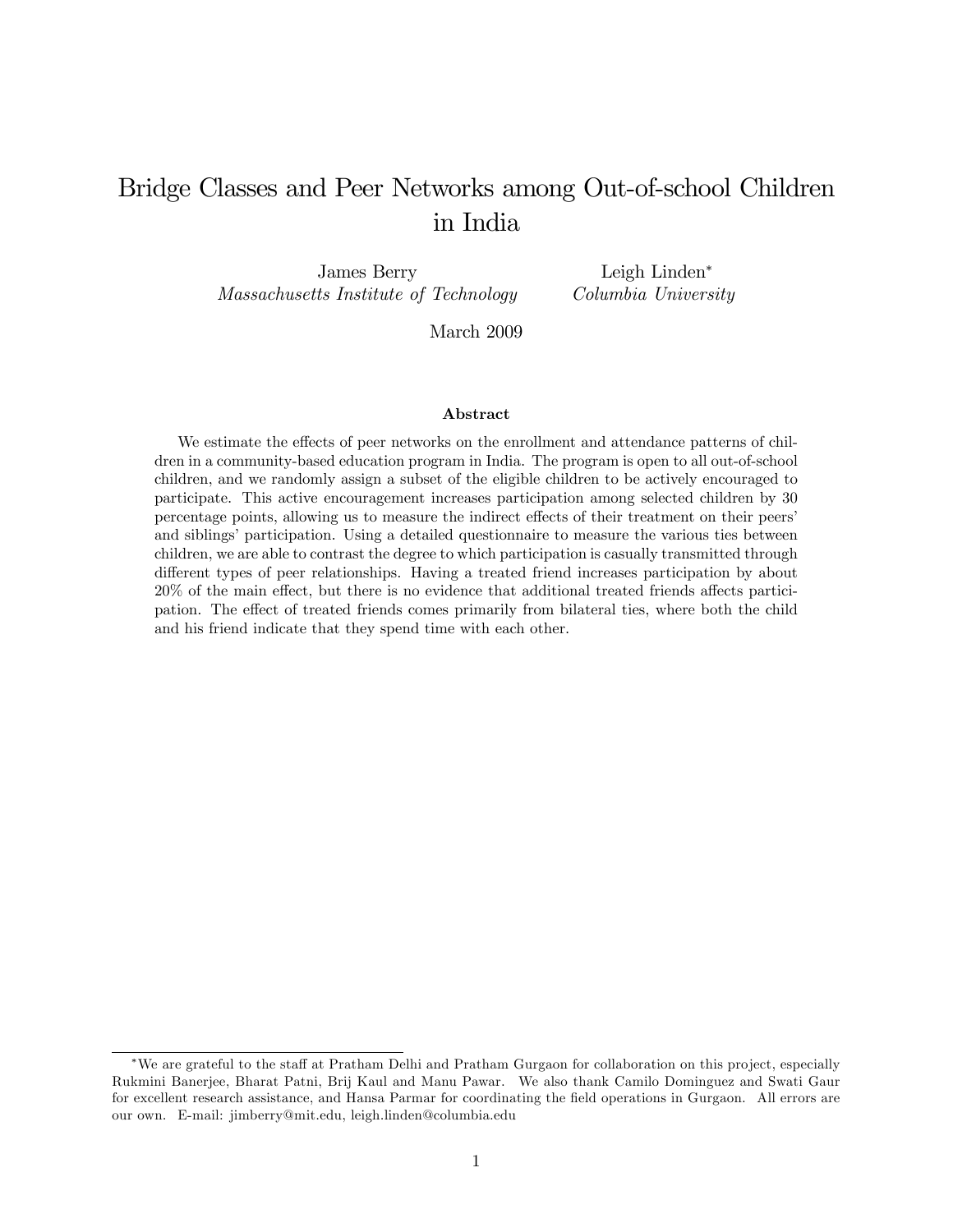# 1 Introduction

Enrollment levels in most developing countries are much lower than those of their more developed counterparts. The millennium development goals call for universal primary enrollment by 2015 (UN, 2008a). While, significant gains have been made towards achieving this goal, many children are still out of school. Between 1999 and 2006, for example, the United Nations estimates that the number of un-enrolled primary-aged children fell by 30 million. However, 73 million children still do not attend a formal educational program (UN, 2008b).

There are many potential reasons why children do not attend school. In many areas of the world, educational resources are simply scarce, and children must travel significant distances to take advantage of them. Some localities still charge user fees that create financial barriers to enrollment for low-income families. Even in areas with similar accesses to schools, enrollment rates vary by household. To better understand the causes of low enrollment, more research is needed on the family and individual decision processes surrounding the choice to engage in academic activities.

We focus on estimating the causal effect of peer relationships on participation in a specially designed program targeted at out-of-school children in India. The program provides communitybased classes designed to provide educational inputs to children not attending school. Using a randomized controlled trial, we randomly assign a fraction of out-of-school students in a suburban area to be actively recruited to participate in the program. All out-of-school children in the sample are allowed to participate in the program, but instructors of the program make a particular point of recruiting and encouraging the enrollment and attendance of children selected for treatment. This includes discussing the program with parents, visiting children prior to the start of each dayís activities to bring the child to class, and making an active effort to retain the children if they stop participating.

In the our context, peer effects could operate through several channels. First, there may be complementarities between friends in the effort it takes to attend or achieve in school. Children who attend classes (or their parents) could also provide information to their non-attending peers about the value of attending. Finally, children whose friends attend classes may be more likely to attend because they want to spend time with their friends.

Our active encouragement design is intended to increase participation among treated children,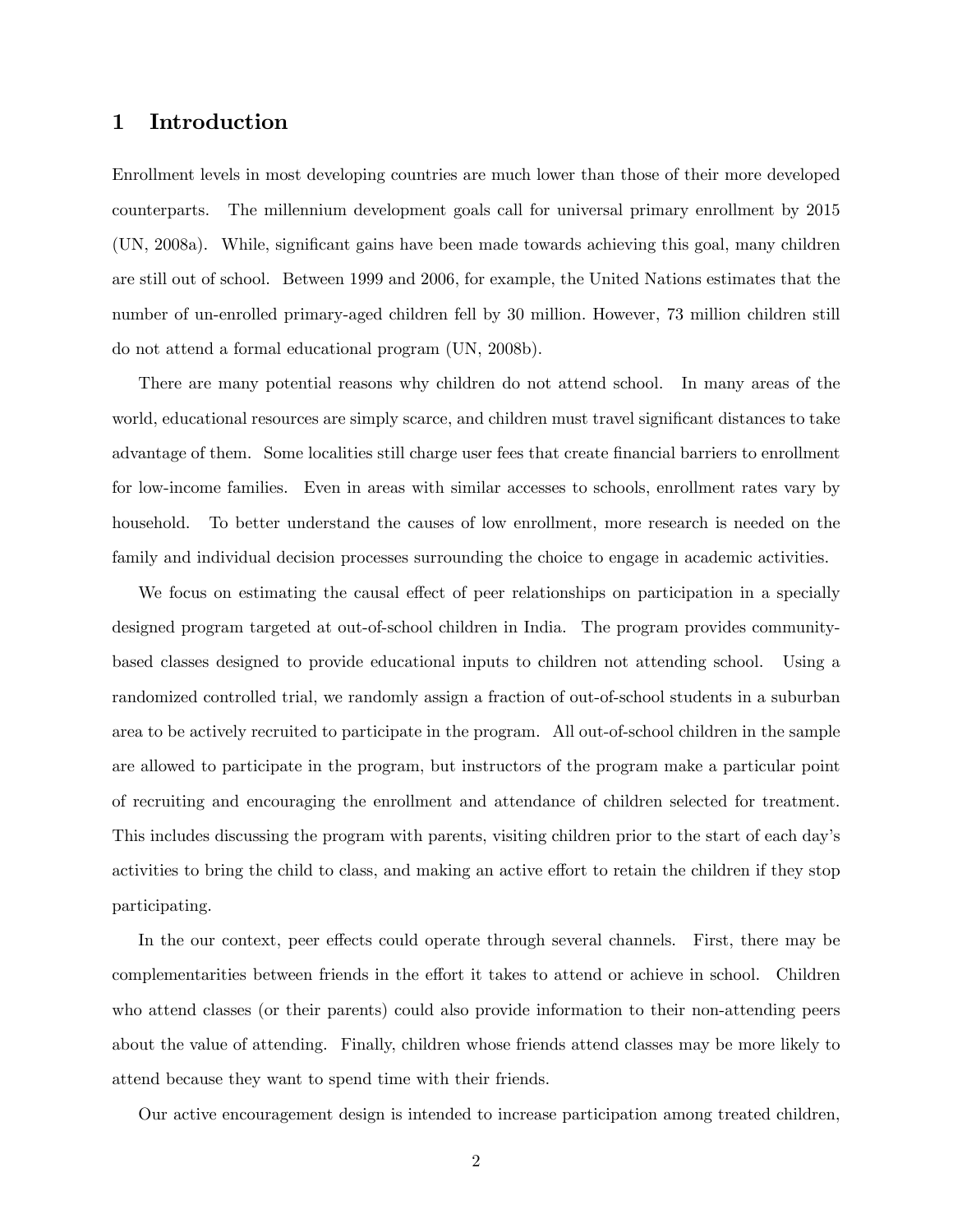and it does. We find that actively recruited children are 30 percentage points more likely to attend one of the classes at any point in time than non-treated children. On average, these children have daily attendance rates that are 12 percentage points higher than non-treated children. The child-level randomization provides variation in the density of treatment within children's networks, allowing us to directly measure the indirect effects of treatment through the children's peer networks. This is paired with a detailed survey designed to map out children's peer networks. The detailed friendship survey allows us to compare the effects of treating different types of peers and to compare the different mechanisms for peer interaction.

We find that treating the peers of children does have a causal effect on participation levels. Children with a treated friend were about 6% more likely to attend the classes, but there is little evidence that treating additional friends has an additional impact on attendance. However, we also find that only certain types of relationships mediate this causal effect. Bilateral ties (where both the child and the child's friend report each other as friends), have much higher impacts than unilateral ties. Having a treated sibling has a similar impact to having a treated friend.

Using the effects of peers' treatment status as an instrument for peer participation, we also provide instrumental-variables estimates of the effects of peer attendance on the child's own attendance. We find large and significant effects: a  $10$  percentage point increase in the mean attendance of treated friends results in a 2.7 percentage point increase in the child's own attendance. We find that the instrumental-variables estimates are similar to OLS estimates which simply regress attendance on friend's attendance.

Our study relates to the growing literature that seeks to identify the effects of peer networks on individuals' behavior. The empirical challenge of this research is to isolate the effects of an individual's peers from the confounding factors associated with endogenous social interaction (Manski, 1993 and Glaeser and Scheinkman, 2000). Papers that explicitly deal with these endogeneity issues do so in two ways. One group exploits the random assignment of individuals into shared environments, (Sacerdote, 2001; Zimmerman, 1999; Bayer, Pintoff, and Pozen, 2004), and the other strand exploits random variation in the treatment of individuals within an existing peer network to determine how the intervention affects treated individuals' peers (Miguel and Kremer, 2003; Duflo and Saez, 2003).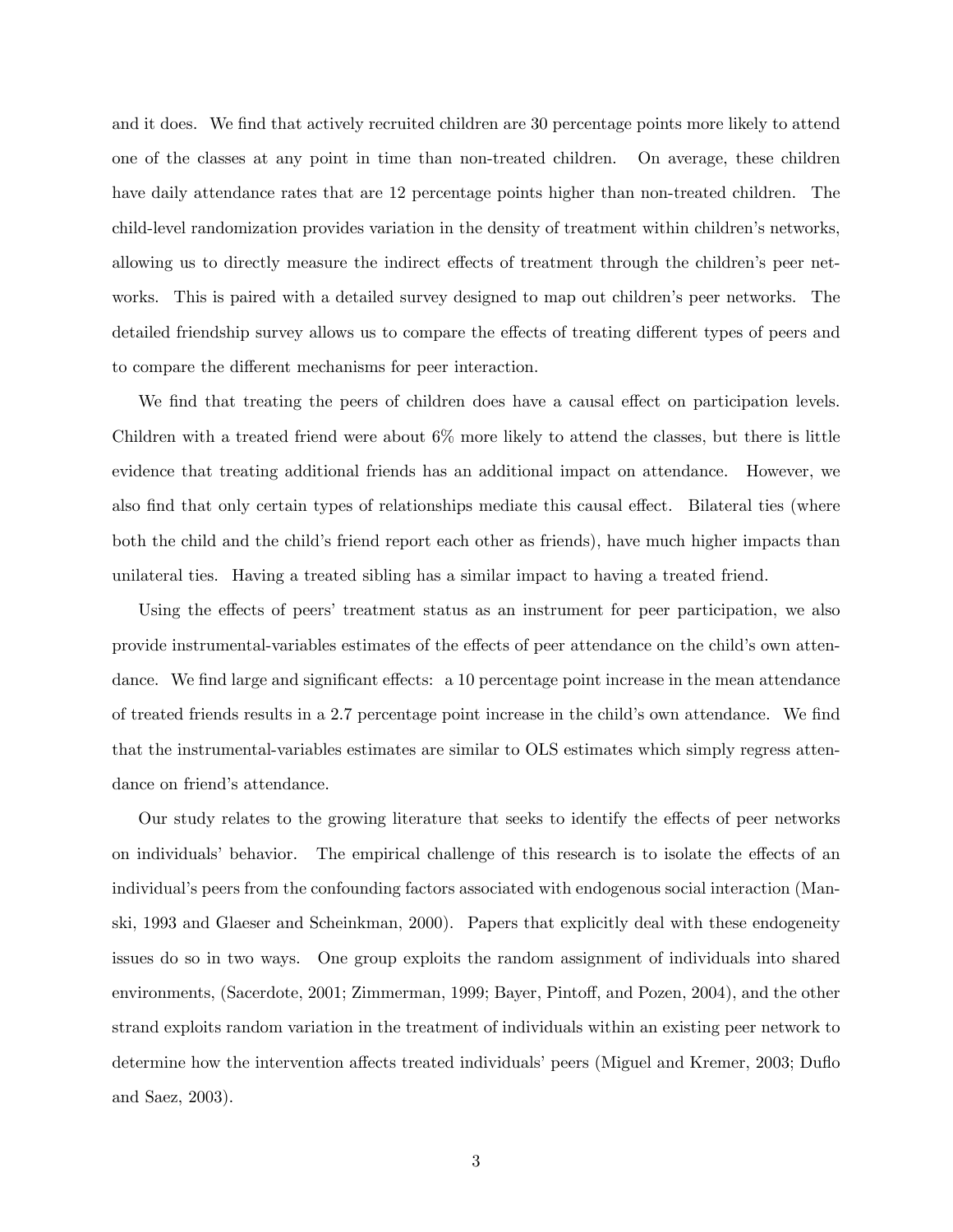A growing literature measures peer effects amongh primary-aged children in developing countries. These studies generally fall into two categories. One set of studies looks at the effects of Önancial incentives on siblings of treated children. Filmer and Schady (2008) generally Önd no effect on siblings, while Barrera-Osorio et al (2008b) find that the absence of an effect is limited to siblings that are not engaged in academic activities. They find negative effects on academically engaged siblings suggesting that transfers cause families to consolidate resources behind treated children.

A second set of studies focus both on attendance decisions (Bobonis and Finan, 2008, Lalive and Cattaneo, 2004) and grades (Kremer, Miguel and Thornton, 2004). By estimating how a child's attendance decisions are affected the decisions of his or her peers, our study is most closely related to that of Bobonis and Finan (2008) and Lalive and Cattaneo (2004). Both studies use the Progresa intervention in Mexico to identify how children ineligible for the program were affected by the attendance decisions of those eligible for the program. These studies find that a 10-percent increase in the attendance of eligible children resulted in around 5-percent higher attendance of ineligible children.

Unlike the these other studies of peer effects, our study defines the peer group through surveys rather than through the other individuals in one's cohort in school. We do so for sevaral reasons. First, because we focus on out-of-school children, the cohort-based measure of a peer group is less well-defined.<sup>1</sup> Second, the survey-based design allows us to identify different types of networks chosen by the child. On the other hand, since our intervention was randomized at the child level, we do not study community-wide network effects estimated in these other studies.

The remainder of the paper is organized as follows. Section 2 describes the setting and the intervention. Section 3 outlines the research design and data collection procedures. Section 4 describes the empirical specifications we use. Section 5 provides our tests for the internal validity of the social network effects. Section 6 presents estimates of the social network effects of the program on attendance in the classes. Section 7 concludes.

<sup>&</sup>lt;sup>1</sup>One possibility would be to define the cohort based on the child's age group within a community. This measure would mirror studies of in-school children that define the peer group as the children within a school and grade. However, it is unclear how to determine the age range of the relevant peer group when children do not have structured interactions with other children of their exact age.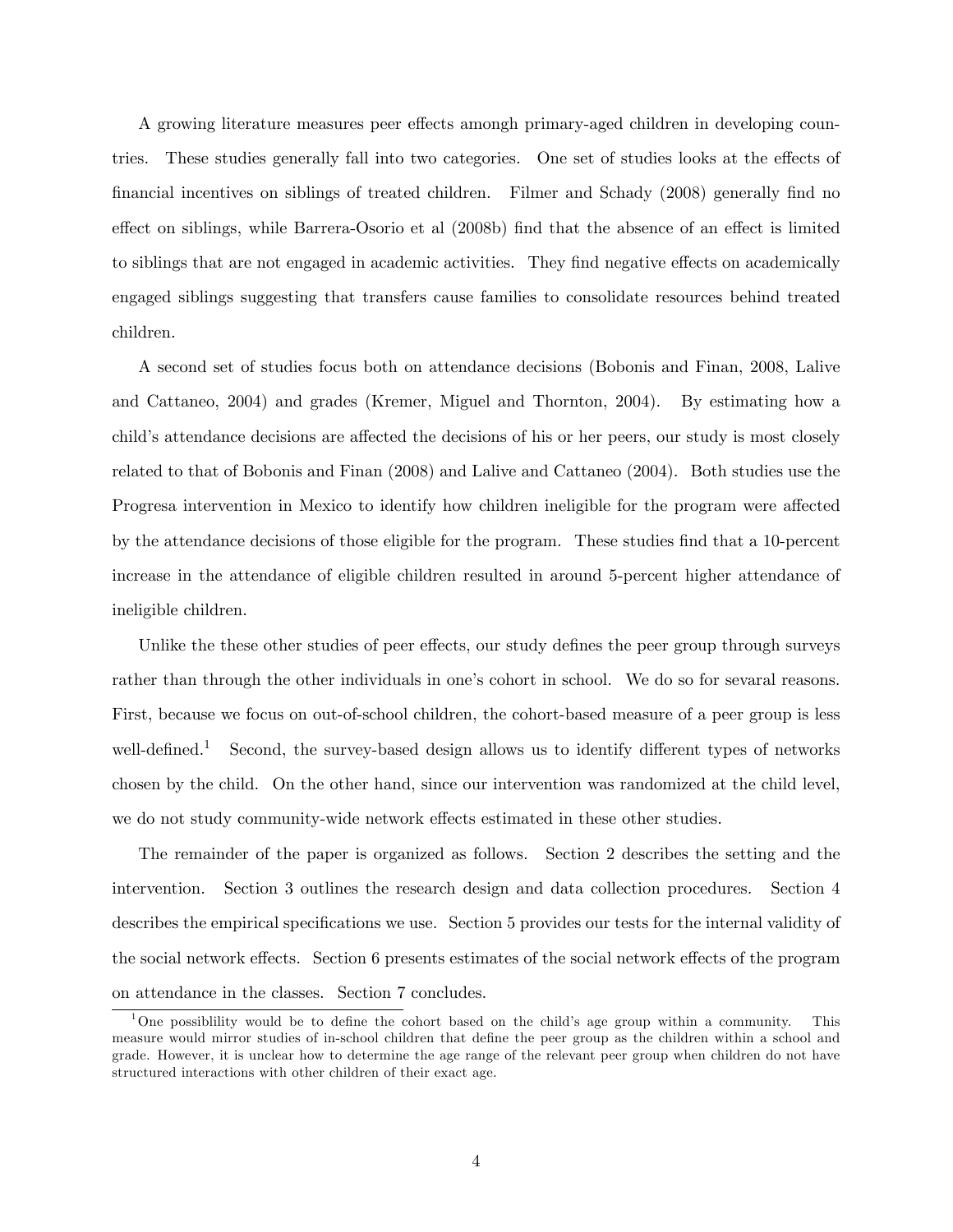# 2 Background

The intervention was run by Pratham, a large, India-wide NGO specializing in basic literacy and numeracy skills for both in-school and out-of-school children. Pratham's Bridge Course program has been implemented for a number of years in various areas in India.

Prathamís approach centers around the involvement of specially-trained teachers who are recruited directly from the same communities as the program children. Unlike teachers in the formal schooling system who do not share a common background with the children they teach, Pratham's model is designed so that the teachers can relate to the situations of the children they teach (Banerjee et. al., 2007). These teachers are normally educated through 10th or 12th grade and are predominantly women. After they are recruited, selected teachers attend an intensive two-week program of training in Prathamís teaching methodologies. The teachers are paid the equivalent of \$20 per month.

Prathamís Bridge Course program is designed to give out-of-school children the opportunity take informal classes for one year as a bridge to the formal school system. First, out-of-school children are identified in a community through a community census. Identified out-of-school children are then recruited for enrollment in the classes. Children are taught in groups of 20-25 students for three hours per day, six days per week. When children in the program are not regularly attending class, the teacher visits the child's home. At the end of one year, children and their families are assisted with enrollment in the local public schools.

Gurgaon is a small city just outside of Delhi. It was selected as a location for the expansion of the program because of its large population of out-of-school children. As part of Delhi's urban sprawl, there has been an explosion in the population of Gurgaon over the past 10 years, both among wealthy and poor households.

# 3 Research Design

The research strategy comprised four main components. First, eligible out-of-school children within Gurgaon were identified through a child census of localities selected for treatment. This was then followed by a detailed survey of the children's friendship networks. Third, based on the information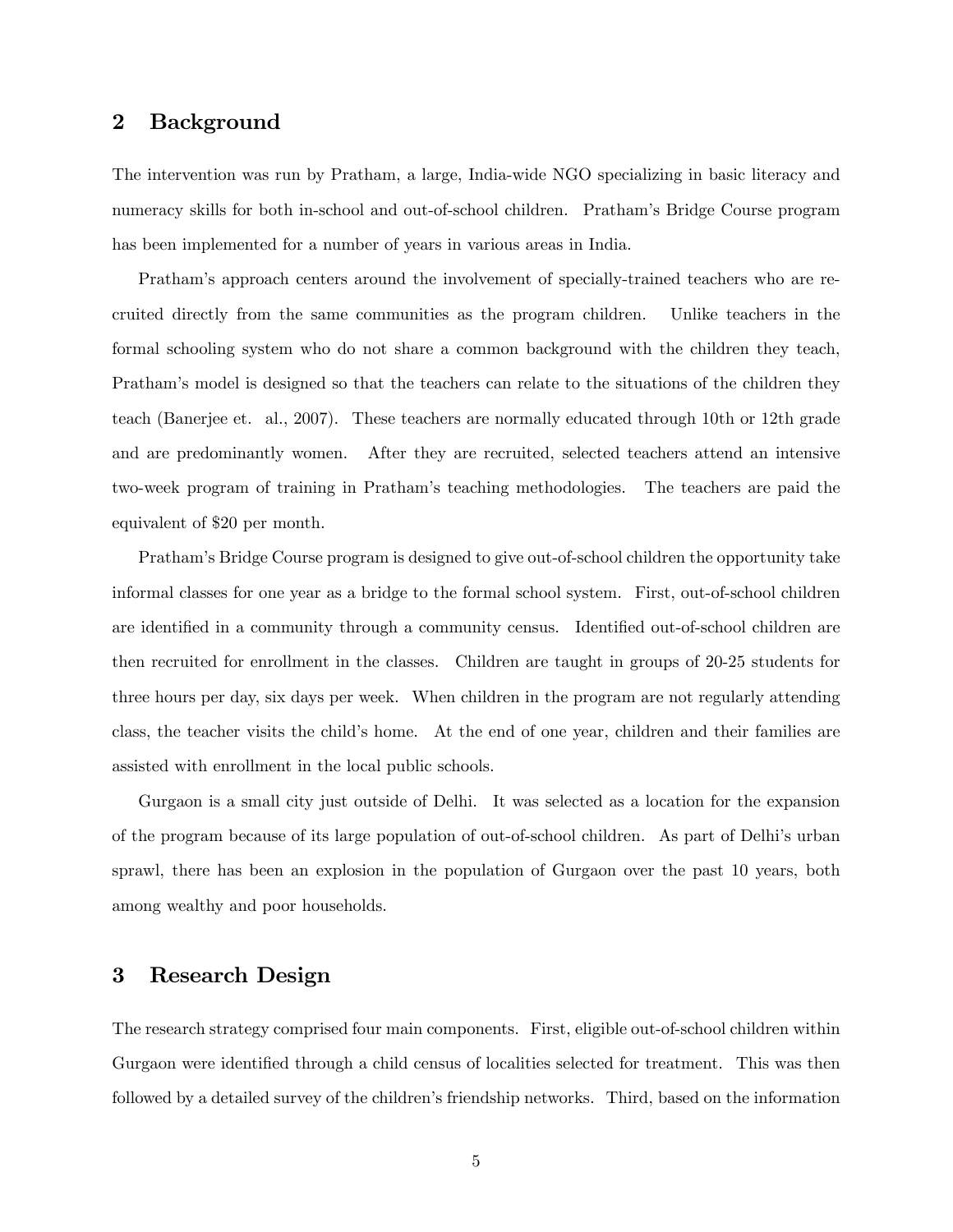collected in the census, 25 out-of-school children per area were selected to be actively recruited into the program. Finally, we collected detailed participation data on all of the children until the classes closed.

## 3.1 Household Census

The initial survey work began in July of 2006. Through initial community visits, 17 communities ("bastis") with large numbers of out-of-school children were identified. Surveyors then visited these communities to conduct a household census. The census was conducted to map the community, to identify individual out-of-school children, and to collect basic demographic information on all of the children in the bastis. In addition, simple oral reading and math tests were administered to all children between 6 and 14 years old. These tests were identical to those commonly used in Pratham during its large-scale testing activities (e.g., ASER, 2008). The reading test evaluated children on a 0-4 scale, while the math test evaluated children on a 0-3 scale. During the census, supervisors also identified potential teachers from these bastis to teach the bridge classes.

Summary statistics from the household census are calculated in Column (1) of Table 1. Almost half of the children were reported to be out of school, and the vast majority expressed interest attending the bridge classes. Very few children were reported to be working outside of the household (1.4%). The majority of the children surveyed were migrants.

Column (2) restricts the sample to out-of-school children whose parents expressed interest in the bridge course. While these children were similar in age and gender as those in the overall population of the bastis, substantially more were migrants (97% vs. 68%). Not surprisingly, out-of-school children also had much lower test scores than the overall population.

The main purpose of the census was to identify all children eligible for attending the Bridge Course classes and who could then constitute the sample of children for the purposes of the experiment. In order to be eligible, children had to meet two criteria: 1) they had to be currently out-of-school, either having dropped out or never attended, and 2) their parents had to indicate an interest in sending their children to participate in the classes. Overall, 47 percent of children were identified as being out-of-school, and of these children 96 percent had parents that indicated a willingness to send them to the classes. Finally, to be included in the sample, children also had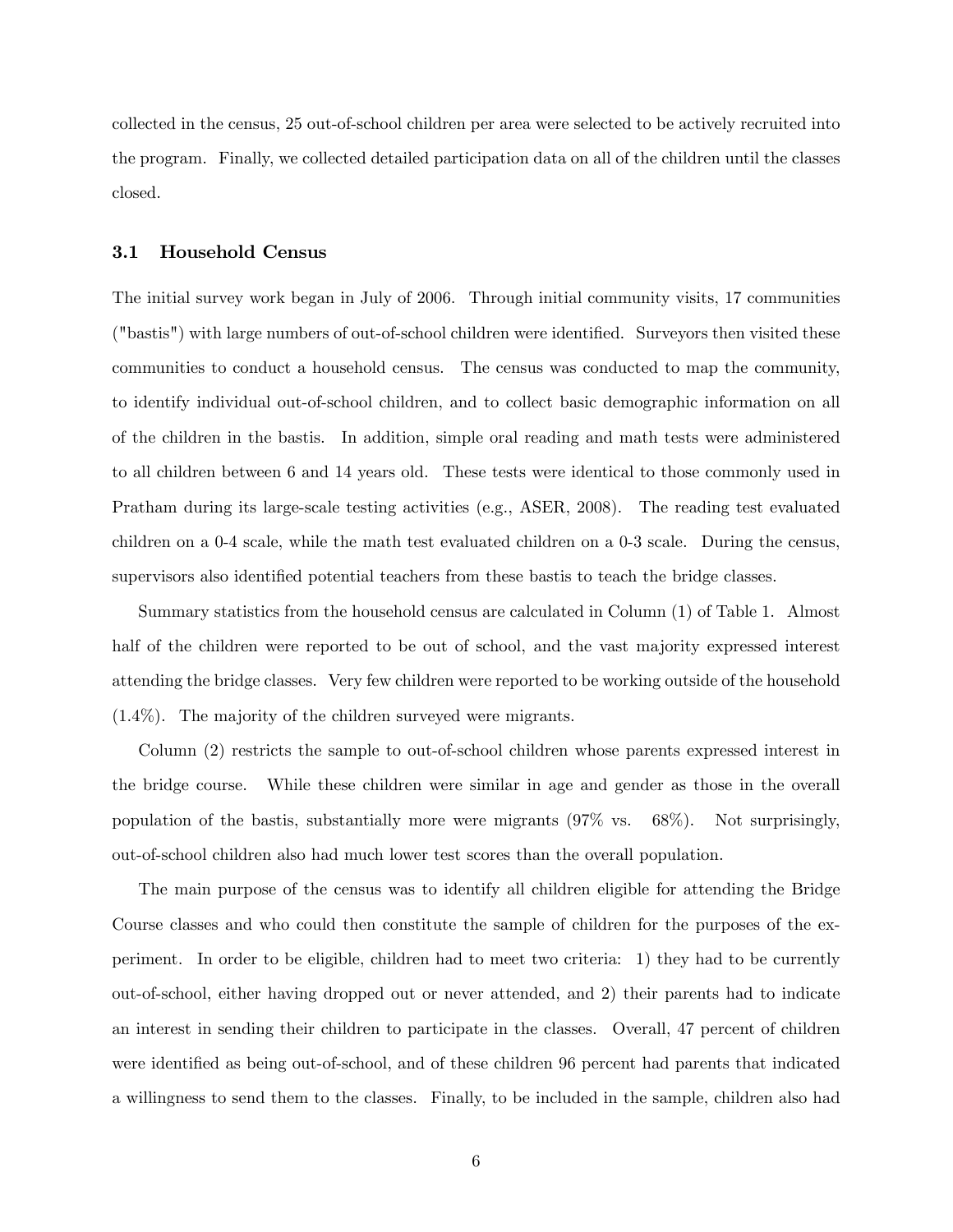to complete the friendship survey.

## 3.2 Friendship Survey

After the household census had been conducted, surveyors returned to conduct a social networks survey of the out-of-school children whom families identified as interested in the program. The purpose of this survey was to provide a detailed description of the types of relationships formed by children in our sample. We sought to elicit variation along several dimensions. First, we measure the degree of emotional connection to provided peers. Second, we identify familial/sibling relationships between peers. And finally, we measure the reciprocal nature of these relationships.

The friendship survey consisted of two sections: 1) an open-ended section in which the children could identify their own friends, and 2) a closed-ended section in which children were asked if they were friends with a group of 10 pre-selected out-of-school children. The point of the different sections is to vary the immediacy with which a child recalls a friend's name. Child are rarely able to provide a immediate list of their friends. Instead, some friends are usually easily identified while other friends are identified only through subsequent discussion. Since most friendship network questions only ask for a single list of peers, we sought to identify whether these first remembered peers were more likely to causally mediate participation then friends who were only identified with varying levels of prompting.

The open-ended section consisted of four prompts for the children to identify their friends:

- 1. Who do you play with?
- 2. Who do you talk with?
- 3. Who do you roam around with?

These descriptions of activities were created through informal focus groups with children in the communities designed to elicit their descriptions of how they spent their time with their peers. The questions were also piloted extensively to ensure that the children were understanding the questions as intended. For each of the questions, the surveyor also asked how much time per day and days per week the child spent doing the activity with the identified friend. Ninety-four percent of the children's friends were identified through this first identification request.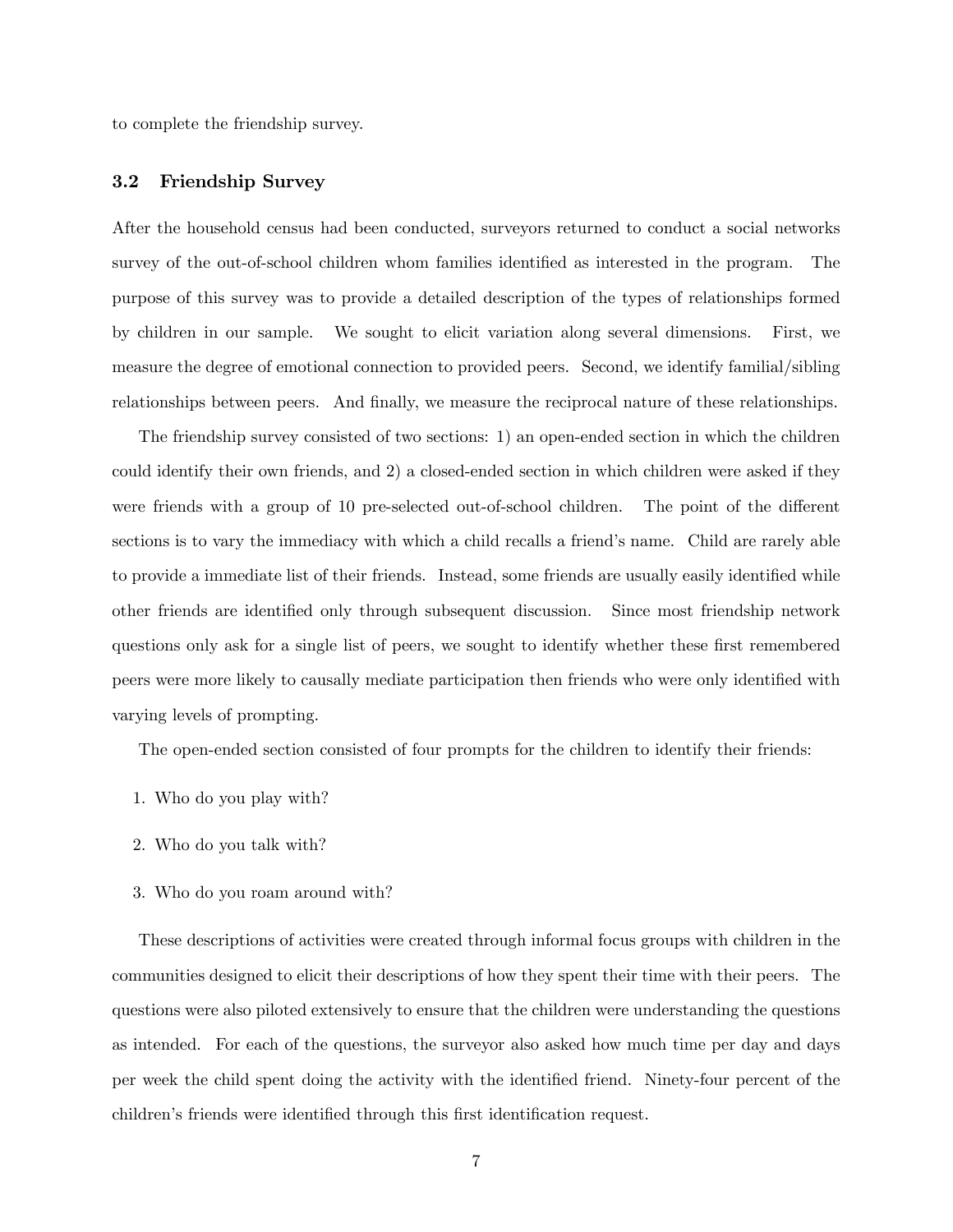For the second level of prompting, children were given a list of popular games played in these communities (e.g., hopscotch, stick-ball), and asked if they played these games with any children not already listed. These games were again identified through the informal focus groups and were designed to act as a more concrete version of the previous activity questions. Six percent of the total peers identified in the open-ended section were given after this additional prompting.

Finally, to measure emotional attachment, the children were asked to identify their best friend, and a friend they would talk to about a problem. Children were allowed to chose more than one friend that fit either category, but in practice very few did. In total, children identified 32 percent of their friends to be "best friends," 32 percent to be friends with whom they discussed problems, and 26 to be "best friends" with whom they discuss their problems.

The closed-ended section contained a list of 10 out-of-school children living near the surveyed child.<sup>2</sup> The child was asked if he knew each potential friend, as well as whether he played with, talked with or roamed around with this potential friend. The hours per day and days per week spent in each activity was also recorded. If a child appeared on the closed-ended section and had already been given as part of the open-ended section, that child was skipped.

Out of the 1889 children identified as out of school and interested in the program as of the household census, 1303 (69%) were successfully interviewed during the friendship survey. Attrition between the household survey and the census was largely due to out-migration during the period between the two surveys, as well as difficulty in locating the children during the day when the surveyors visited. Column (3) of Table 1 displays the summary statistics for those children who completed the friendship survey. As per these observable characteristics, the children were broadly similar to the larger population of out-of-school children who completed the census.

More detailed information from the friendship survey is summarized in Table 2. Column (1) summarizes information from friends identified in either the open- or closed-ended section.<sup>3</sup> On average, the children identified 4.5 friends. Out of these friends, two were also out of school and completed the friendship survey. Because about 40% of children in the randomized sample were

<sup>&</sup>lt;sup>2</sup>As part of the census, each household was assigned a number. Numbers were assigned in the order the households were visited, in increasing order as the surveyors moved along one side of the street or lane. Thus, a household was geographically close to other houses with similar numbers. The children for the closed-ended questions were selected based on the nearest 10 children to the surveyed child, by house number.

<sup>&</sup>lt;sup>3</sup>In the closed-ended section, a friend is identified as someone the child indicates spending time with.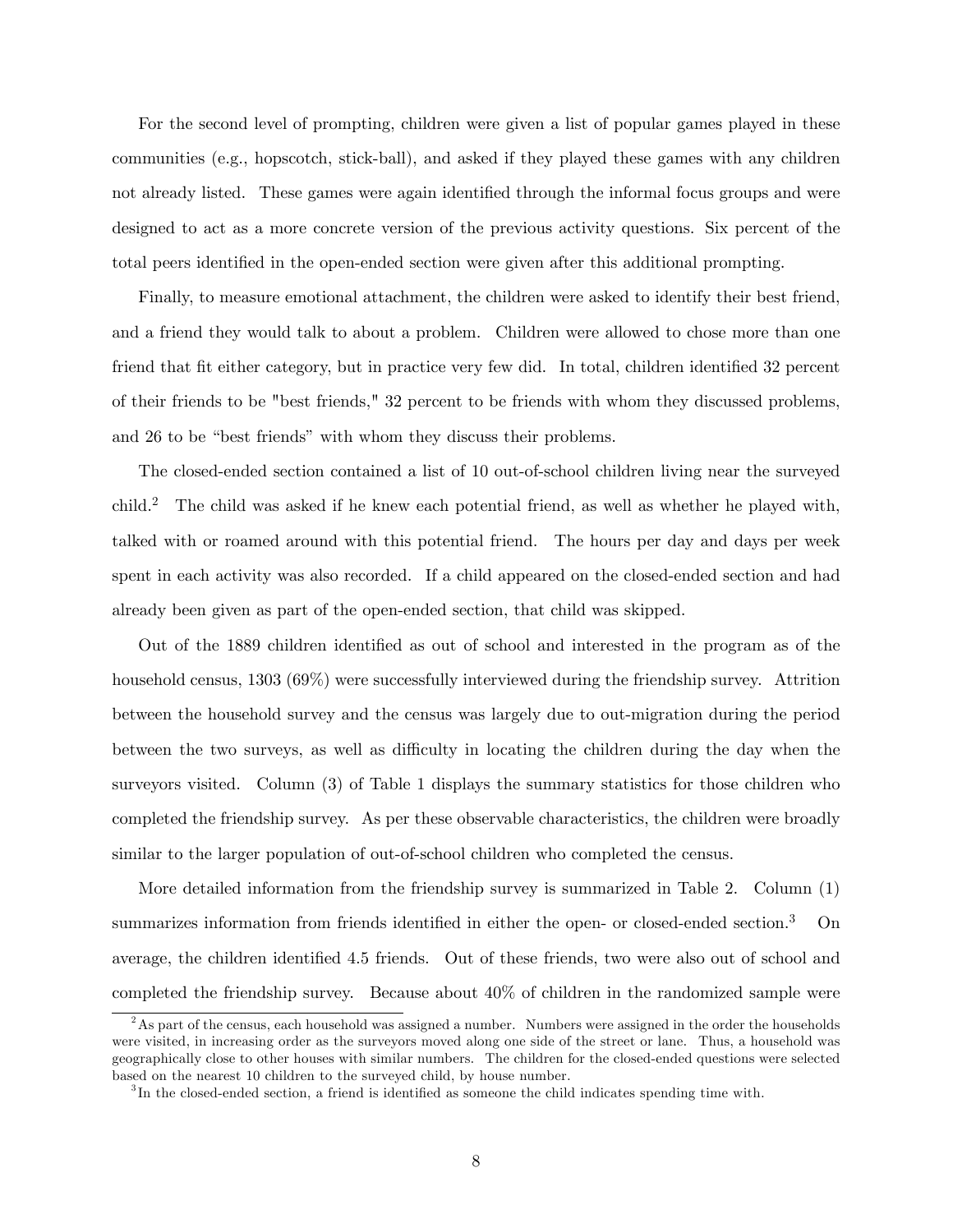assigned to the treatment group, on average each child completing the friendship survey had .9 friends from the treatment group. Columns (2) and (3) summarize information from the openand closed-ended sections, respectively.

In addition to identifying the child's friends through their descriptions, we also construct a measures of bilateral friendship. Children are considered to be bilateral friends if both children listed the other as a friend in response to one of the survey questions. On average 1.1 friends were in the sample and fell into this category.

#### 3.3 Randomization

The randomization included only children from the research sample. All children identified in the baseline survey whose parents expressed a willingness to participate and who completed a friendship survey were included. One class (each class comprised one teacher) was assigned to the 17 localities for every 60 children in the sample. For every 60 children, 25 children were selected for active recruitment. The normal Pratham class includes 25 children and based on the projected participation rates from actively recruited and non-actively recruited children, we anticipated that this should yield about 25 attending children per class. In practice, the actual number of children per class ranged from 43 to 90 students since the number of children was rarely divisible by 60. The resulting fraction of students chosen for treatment per basti therefore ranged from about 25% to 58%, with 42% of children overall assigned to the treatment.

The treatment consisted of actively recruiting children to attend the classes. Before the classes began, treated children were notified when and where the class would be held. In addition, class teachers periodically re-visited the homes of treated children who were not attending to remind them of class and to walk with them to class when necessary. Children not assigned to the treatment group were free to attend the classes as they wished. These children simply did not have the benefit of active recruitment.

Once classes began, they were run following the standard Pratham bridge class model, using the same teaching methods and materials used elsewhere. Because of the time taken by extra data collection activities, classes began at the end of November and were scheduled to run until the next school year began in April. Children were thus exposed to a shorter cycle than was customary.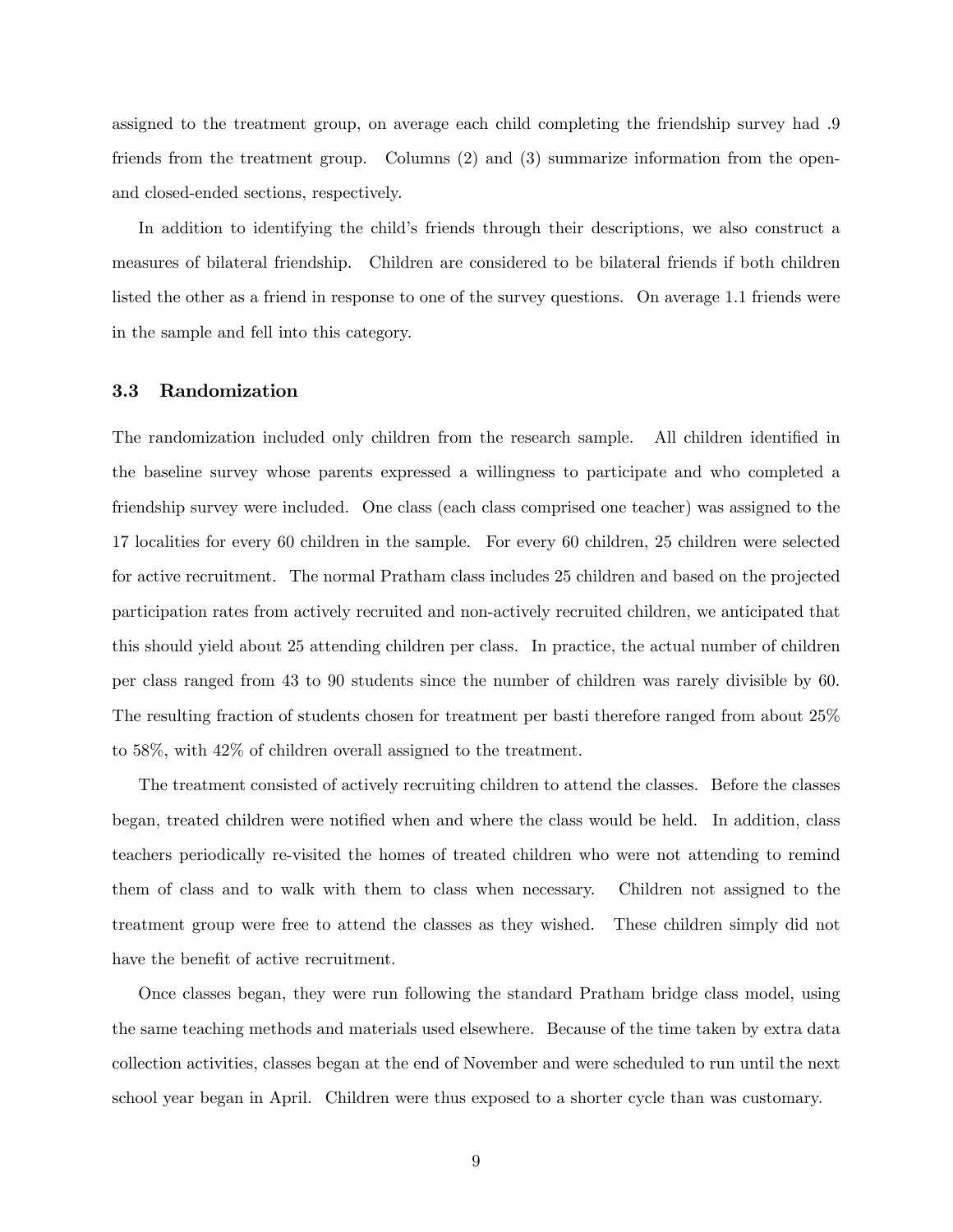#### 3.4 Participation Measures

Our main outcome of interest is the degree to which students participated in the bridge classes. The participation data is taken directly from the attendance rosters of the class instructors. However, we were very concerned with the quality of this data. As a result, we employed a team of monitors charged with directly overseeing that these records were kept and kept accurately. The monitors visited each class twice per week. They checked that the class was running, ensured that the teachers were actively recruiting the students selected for recruitment, and double checked the attendance rosters.

For the analysis, we focus on two measures of attendance. First, we measure whether or not a child ever attended a bridge course class for even a single day. Second, we measure the days a child attended as a fraction of the number of total days the bridge class in that location was open. The former measure captures whether or not the child ever chose to experience the class or considered participating regularly while the latter metric measures intensity of participation.

## 4 Statistical Models

We primarily use three models in the following analysis. First, we use a simple difference estimator to measure the comparability of the treatment and control groups and the direct treatment effect. Second, we use a simple linear regression model to estimate the relationship between the treatment of a childís friends and childís participation rates. Third, we use instrumental variables to estimate the causal effects of peer attendance on the child's own attendance.

We estimate the simple difference estimator by estimating the following linear model using ordinary least squares:

$$
y_{ib} = \alpha + \beta T_{ib} + \gamma Z_b + \kappa X_{ib} + \varepsilon_{ib} \tag{1}
$$

The variable  $y_{ib}$  is the characteristic of interest (participation rates or demographic characteristics) for child i in basti b. The variable  $T_{ib}$  is an indicator variable for whether or not a child was selected for active recruitment, and the coefficient  $\beta$  is the estimated difference between children selected for active recruitment and those not selected for treatment. The variables  $Z_b$  are locality fixed effects which must be included to account for the differential probabilities of selection in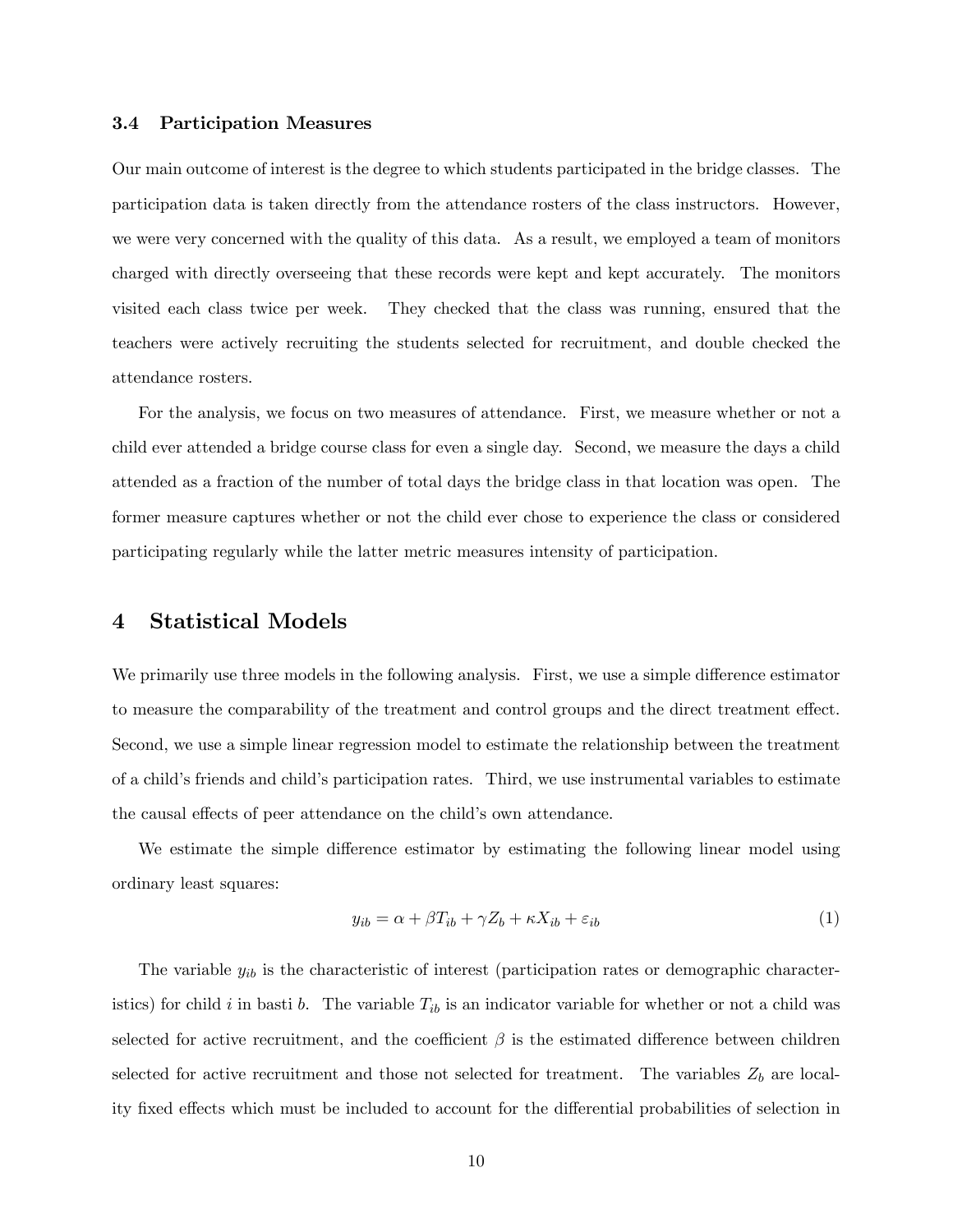each locality. The variable  $X_{ib}$  is a vector containing demographic characteristics of each student at baseline. This includes the child's age, number of siblings in the household, the child's work status, the child's baseline reading score, and the child's math score. This model is primarily used in column (4) of Table 3 and in Table 4.

The friendship model is similar to the simple difference estimator in equation  $(1)$ , but is used to measure the correlation of  $y_{ib}$  with treatment status of friends. The following linear equation is estimated using ordinary least squares:

$$
y_{ib} = \alpha + \beta T_{ib} + \delta F_{ib} + \lambda S_{ib} + \gamma Z_b + \kappa X_{ib} + \varepsilon_{ib}
$$
\n<sup>(2)</sup>

As in equation (1),  $y_{ib}$  is the variable of interest (demographic characteristics or participation measures). The new variable  $F_{ib}$  is the number of treated friends a child has. This term enters either as dummy variables or linearly. The other new variable,  $S_{ib}$ , is the number of treated outof-school friends a child has. This variable must be included in the speciÖcation because children with more out-of-school friends will mechanically have more treated friends. If the propensity to have out-of-school friends is correlated with the outcome of interest, then the resulting coefficient on the fraction of treated friend will be biased. This specification is the primary model used to estimate the treatment effects and is used in Tables 5 through 8.

Finally, we use a third model to directly estimate the affect of children's peers' participation on their own participation. This model uses equation  $(2)$  as a first-stage specification for an instrumental-variable regression of the child's participation level on the average participation level of his or her peers. The first stage takes the following form:

$$
p_{ib} = \alpha + \delta F_{ib} + \lambda S_{ib} + \gamma Z_b + \kappa X_{ib} + \varepsilon_{ib}
$$
\n<sup>(3)</sup>

The variable  $p_{ib}$  is the average participation level of the child's peers. The independent variables are similar to those in equation (2) and include a indicator variable for whether or not a child has a treated friend and the number of treated friends as well as a indicator variable for whether a child has a friend in the sample and the number of in-sample friends a child has. The equation also includes demographic characteristics and locality indicator variables. The second-stage regression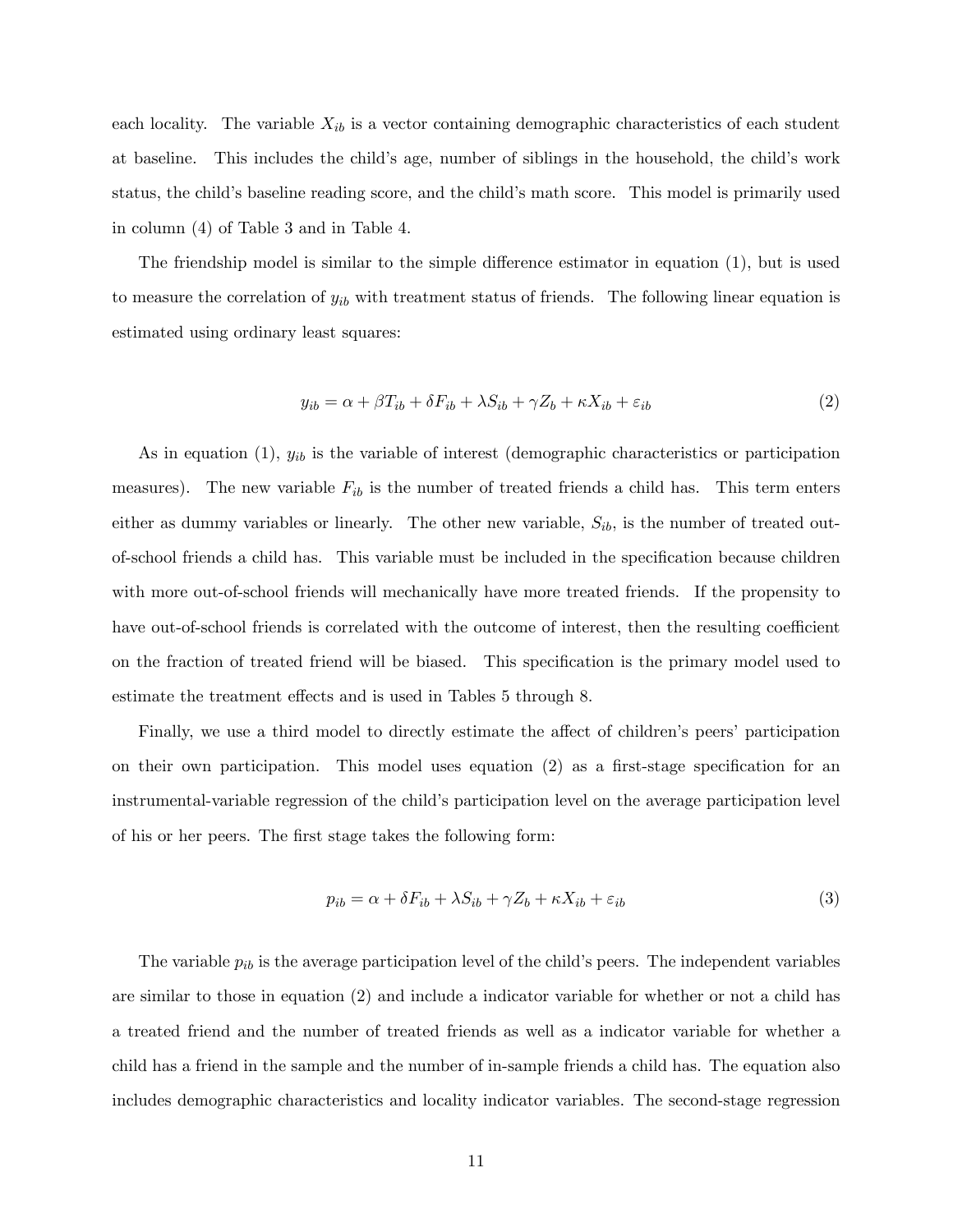is specified as follows:

$$
y_{ib} = \alpha + \beta T_{ib} + \mu p_{ib} + \lambda S_{ib} + \gamma Z_b + \kappa X_{ib} + \varepsilon_{ib}
$$
\n<sup>(4)</sup>

The variable  $y_{ib}$  is the child's average participation level, and the variables measuring the degree of treatment of the child's peers  $F_{ib}$  are excluded and used as instruments. This model is used in Tables 9 and 10.

## 5 Internal Validity

In order to provide a valid measure of the effects of peer networks, the research design must satisfy two criteria. First, the treatment assignment must have created a balanced sample—those children assigned to receive the active recruitment must be similar to those not assigned to receive the active recruitment, and the fraction of a child's treated friends must not be correlated with observable characteristics. Second, those children chosen to receive active recruitment must attend at a higher rate than those children not chosen to attend. The difference in participation rates then generates an increase in participation whose causal effects we can trace through the children's various peer networks.

## 5.1 Baseline Composition

Table 3 explores the balance of observable characteristics across treatment categories. The first four columns illustrate the differences between children assigned to the treatment group and those assigned to the control group. As shown in Column  $(4)$ , no observable characteristic is significantly different between the two groups.

Because the treatment status of the child's friends is a key dependent variable, Columns  $(5)-(7)$ of Table 3 check the balance of obserbables by the number of treated friends. Each column reports the results of the regression of the characteristic on the number of treated open-ended friends, best friends, or closed-ended friends, controlling for the total number of friends in each category in the study. As with the basic treatment-control categories, observable characteristics are generally balanced between the number of treated friends. Among all three columns, three coefficients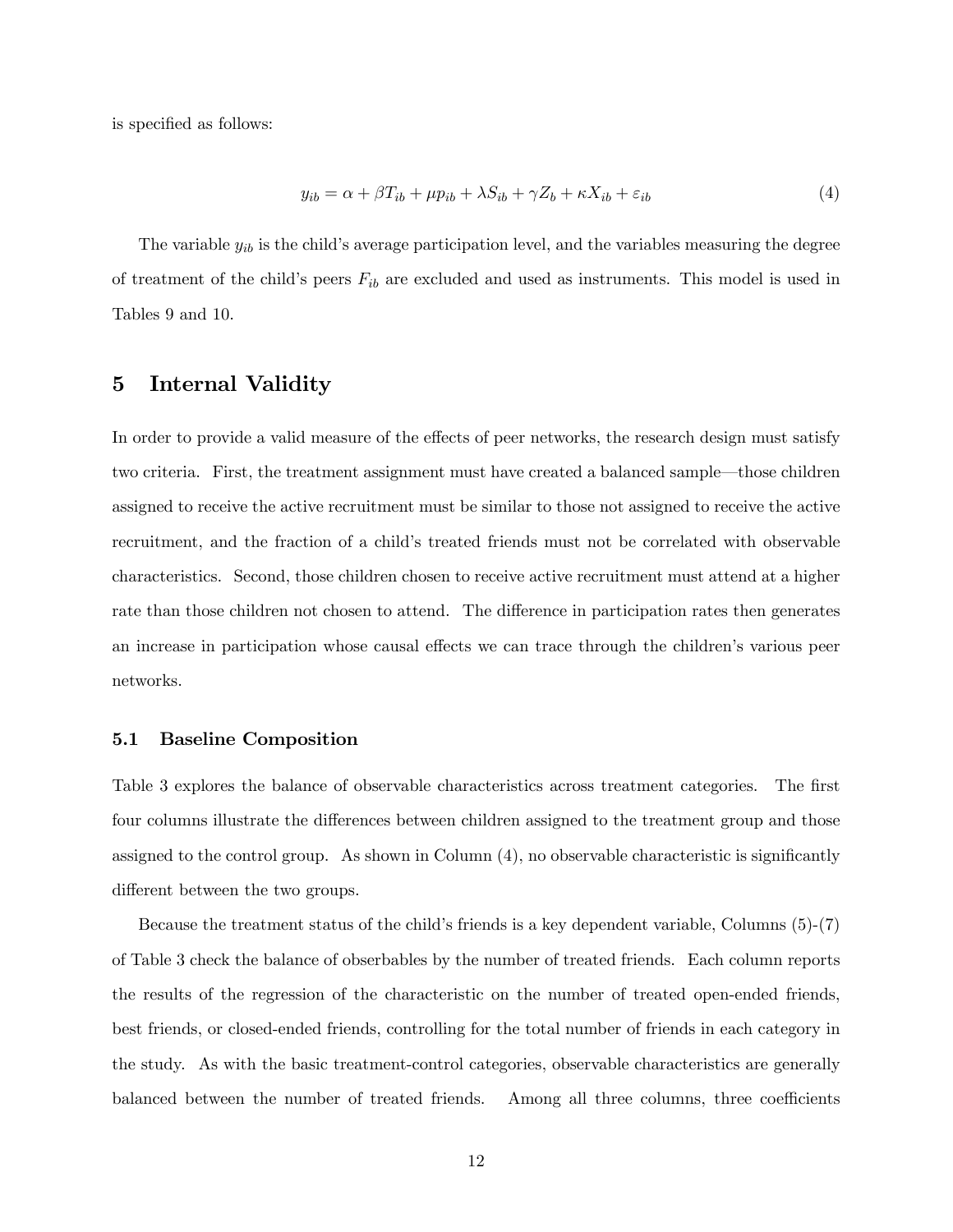are significant at the 10 percent level, but this is not surprising given the 27 coefficients in these columns.

### 5.2 Effect of the Treatment

Table 4 shows the results of linear regressions of class attendance on assignment to the treatment group. We use two outcome measures: 1) whether the child attended the class on any day, and 2) the percentage of days the child attended the classes. Overall, 24% of children in the randomized sample attended the classes, and average attendance was 10% over the course of the program. The effect of treatment on attendance is large and highly significant: treated children were around  $31\%$ more likely to attend the classes at all, and 13% more likely to attend the classes on a given day. Addition of controls, basti dummies and clustered standard errors changes these estimates little.

Aside from the treatment-control attendance patterns, several observations are worth noting. While boys and girls attended the classes in equal numbers, younger children were significantly more likely to attend. Second, there were no differences in attendance by initial test score. Finally, no children who were reported to be working at the baseline attended the classes, although their parents initially expressed interest. Because the bridge classes are held during the day, a working child would likely have to alter his work behavior in order to attend. It is possible that this change would have been too costly for families with working children.

## 6 Results

### 6.1 Combined Unilateral and Bilateral Ties

As a first look at the causal effects of treated friends, we estimate equation  $(3)$  using a set of dummy variables indicating the number of treated friends in both the open- and closed-ended sections. We flexibly control for the number of friends in the study using dummy variables, and for the child's location using a set of basti dummies. Using the binary indicator for any class attendance as the outcome, Figure 1 plots the coefficients on the dummy variables for the number of treated friends, where the omitted category is no treated friends. Because of the small number of children with 4 or more treated friends, the forth category combines children with four or more friends.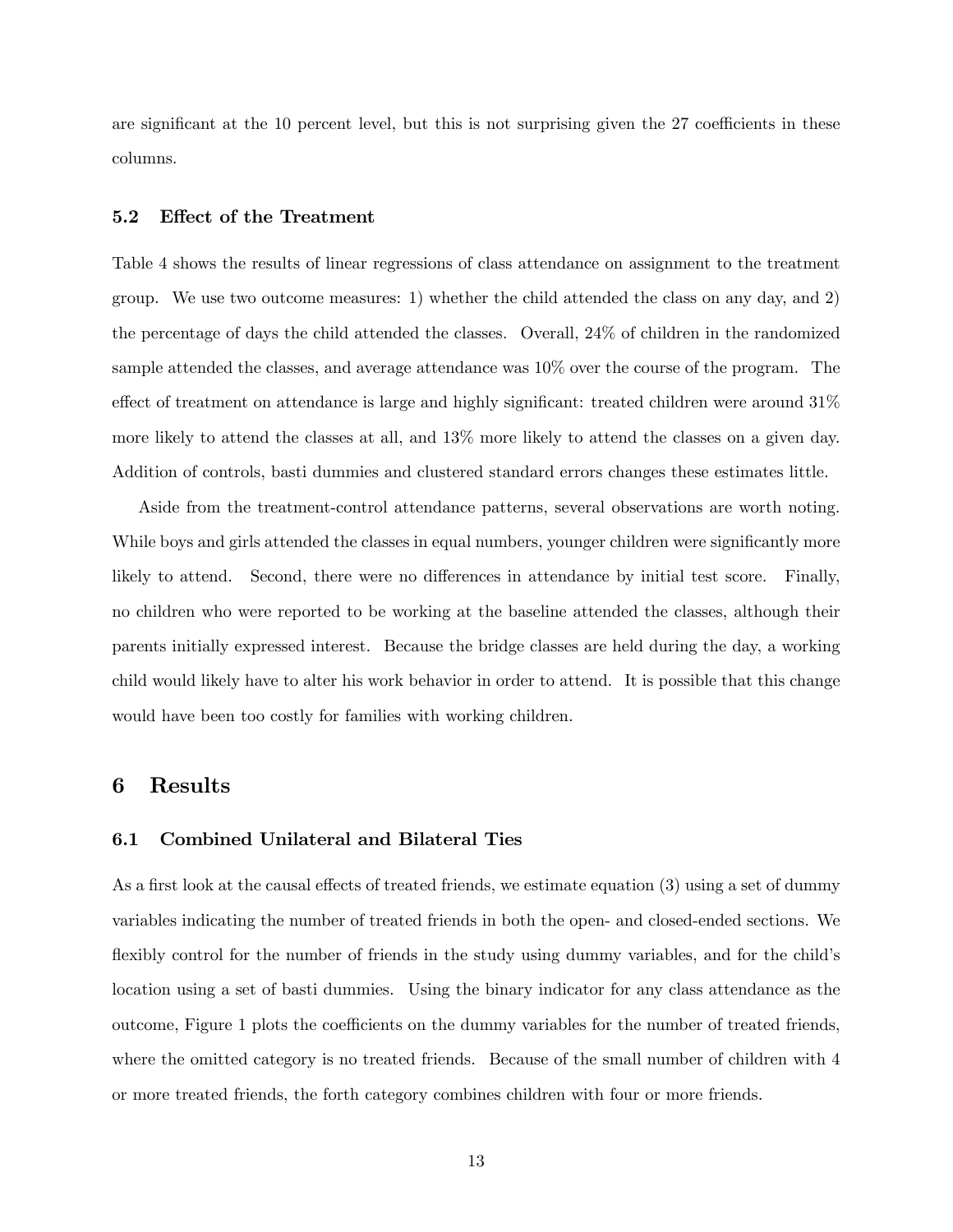As shown by the figure, having a single treated friend has a small and statistically insignificant impact on attendance, and each additional friend does not substantially change the coefficients. Figure 2 repeats this exercise using percentage attendance as the outcome. The general pattern of the coefficients is similar: having any treated friends has a small impact on attendance, but there is little evidence of a monotonic relationship as the number of treated friends increases.

Table 5 presents more parametric estimates of the effect of treated friends. Each column presents the results of a regression of attendance on different functions of treated friends, controlling for the same function of the number of friends in the study. As noted above, the number of friends in the study must be controlled for because the number of treated friends is only random conditional on the number of friends in the study. Columns (1) and (4) use an indicator for any friends treated as the independent variable, combining both friends identified in the open- and closed-ended portions of the survey. In column  $(1)$  estimated coefficient on the treated friend is 0.063, indicating that having a treated friend makes the child 6.3 percentage points more likely to attend the class. This coefficient is significant at the  $5\%$  level.<sup>4</sup> Note that this coefficient is approximately  $20\%$  of the magnitude of the direct effect. In column  $(4)$ , where the percent of classes attended is the outcome of interest, the estimated coefficient is 0.041, approximately one-third of the direct effect.

Columns (2) and (4) of Table 5 add linear terms for the number of treated friends and the number of friends identified in the study. In these specifications, the coefficients on the treated friend dummies change slightly and are no longer significant. The coefficients on the linear terms are very small, negative and not at all significant. These results suggest that there is little effect of treated friends on attendance beyond the Örst treated friend.

While the number of treated friends may be related to a child's attendance behavior, it may be the *percentage* of the child's network that it treated which is more directly to behavior. If the child has a large number of friends, for example, having a small number of treated friends may not affect attendance, because he can simply substitute his time away from the treated friends. Columns  $(3)$  and  $(6)$  of Table  $(5)$  include the percentage of the child's friends that are treated as a dependent variable. Note that in order to ensure proper identification, the independent variable is the percentage of friends in the study who are treated. In addition, because the denominator only

 $^{4}$ Because of the small number of clusters (17), significance level uses the t-distribution with 17-2 degrees of freedom (Cameron, Miller and Gelbach, 2007).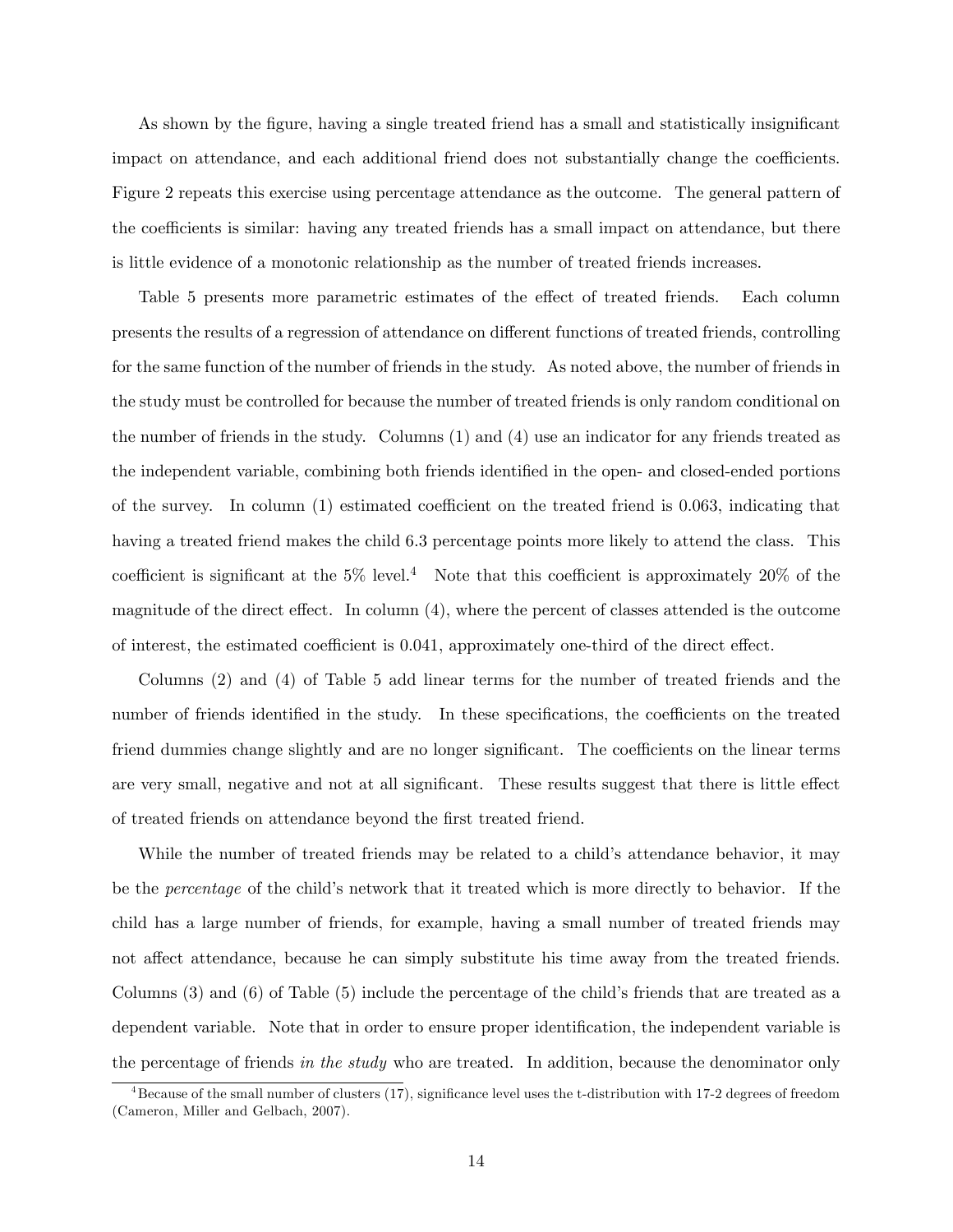includes the number of friends in the study, only children with friends in the study are included in these regressions The regressions show that there is no incremental effect of the percentage of the child's network treated on the child's own attendance, conditional on any friends treated.

Table 6 breaks out the social network effects by whether the friend was identified in the openor closed-ended section of the friendship survey. Because the friends identified in the open-ended section were volunteered by the child, these ties are more salient to the child and could therefore have stronger effects on the child's attendance. Our results show that this was not the case. We regress attendance on a dummy for whether the child had a friend identified in the open-ended section, whether the child had a friend identified in the closed-ended section, and the interaction of the two variables, where the child had a friend identified in both sections. Thus, if a child had a friend identified in both sections, the overall effect of treated friends equals the sum of the three coefficients. We control for the corresponding variables indicating whether these friends were in the study. The difference between the open-ended and closed-ended dummies equals the relative effect of having either an open-ended or closed-ended friend treated. As shown by columns (1) and  $(4)$ , the difference between the two effects is small and switches signs between the regression with a binary outcome and the one with a continuous measure of attendance.

We also test whether having a treated best friend increases the likelihood that the child attends the classes. We do so by including a dummy for the treatment status of the best friend, and the corresponding indicator for whether the best friend was in the study. Note that best friends were selected form a subset of open-ended friends, so the coefficient on the binary indicator represents the incremental effect of a treated best friend relative to a tretaed open-ended friend. The results of this regression are presented in columns  $(2)$  and  $(4)$ . In both cases the estimated coefficients are positive but insignificant. While the estimated coefficient is large in the case of the binary attendance outcome, we cannot conclude that having a treated best friend has a significant impact on attendance relative to a treated open-ended friend.

### 6.2 Bilateral Ties

Table 7 presents the effects of bilateral ties-children who listed each other as friends in the friendship survey. We first examine this relationship using binary variables for any bilateral friend treated.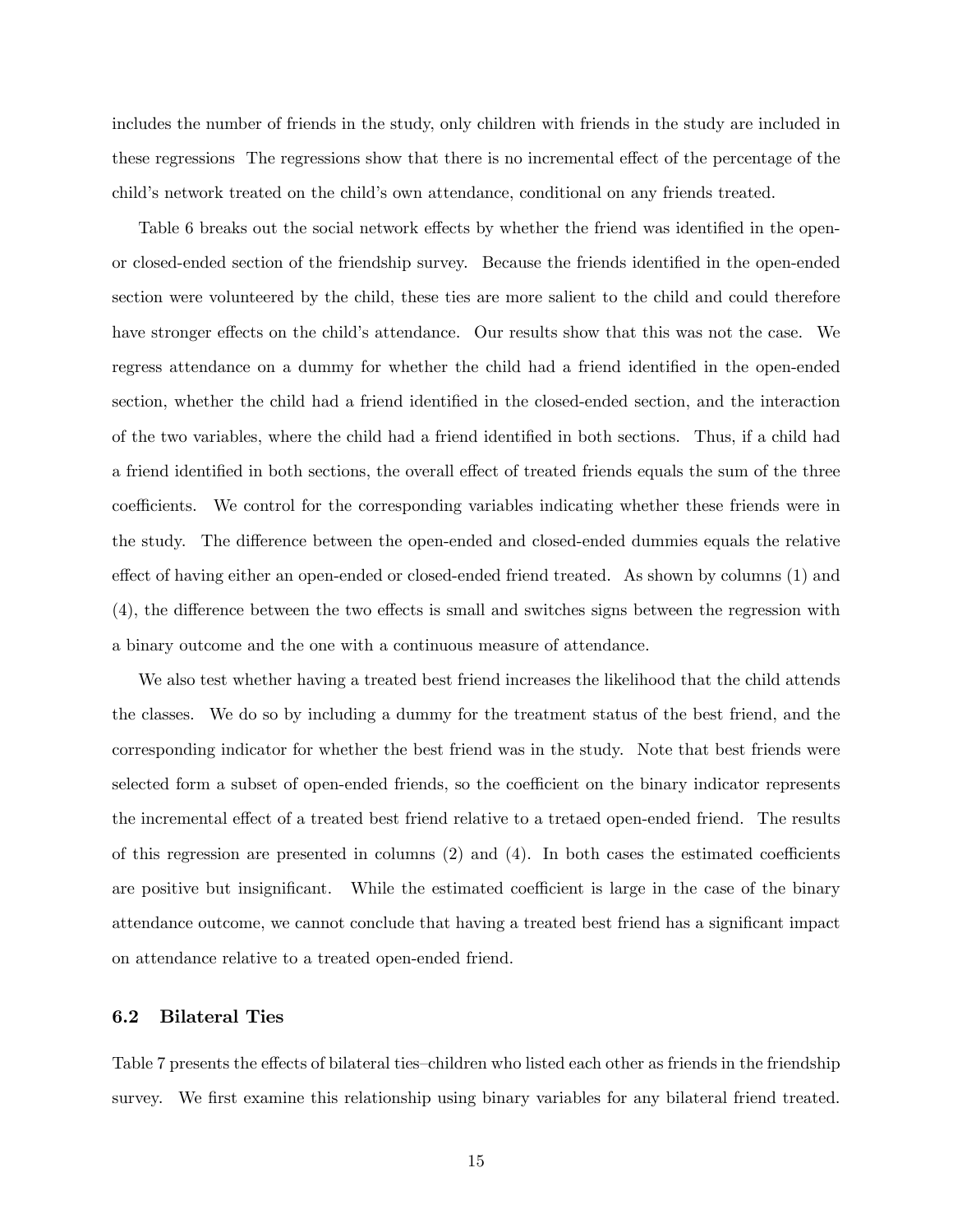For reference, columns  $(1)$  and  $(5)$  show the overall effects of any friend treated reported columns (1) and (4) of Table 5. Columns (2) and (6) add dummies for whether there was a bilateral friend treated.<sup>5</sup> The coefficient on this variable therefore represents the difference between having a unilateral friend treated and having a bilateral friend treated. In the regression using the binary outcome, the estimated coefficient on the bilateral friend dummy is  $.107$ , and is significantly different from the unilateral friend treatment category at the  $1\%$  level. Similarly, the corresponding coefficient in the regression using percent attendance is large and highly significant. The small and insignificant coefficients on the friend treated dummies suggests that unilateral friends have no impact on attendance.

Turning to the incremental effects of additional treated bilateral friends, columns  $(3)$  and  $(7)$ repeat columns (2) and (5) of Table 5 for reference. Columns (4) and (8) add variables for the number of treated bilateral friends to show the differences between additional treated unilateral and addtional treated bilateral friends.The regressions show that additional treated bilateral friends have strong effects on attendance relative to treated unilateral friends: an additional treated bilateral friend results in a 9.5% increase in the likelihood of any attendance, and a 6.6% increase in the percent of classes attended. Surprisingly, the inclusion of the number of treated bilateral friends results in a *negative* coefficient on the overall number of friends, which becomes significant at the 5% level in the specification using percent attendance as an outcome.

## 6.3 Siblings

Table 8 examines whether having treated siblings impact attendance in the classes. Column (1) regresses the binary attendance measure on an indicator for any treated sibling. The estimated coefficient is very similar to the effect of having a treated friend, and suggests that having a treated sibling increases participation by  $6.6\%$ . Column (3) repeats the estimation using the continuous measure of attendance as the outcome. The estimated coefficient is 0.042, almost identical to the coefficient on any friend treated from column  $(4)$  of Table 5.

Columns (2) and (4) estimate attendance as a function of the number of siblings treated. In

 $5$ The category of "any bilateral friend" includes friends who were listed in *either* section (open- or closed-ended) by both children. For example, a friend could have been listed in the open-ended section by the first child, and the first child could have been identified in the closed-ended section by the second child.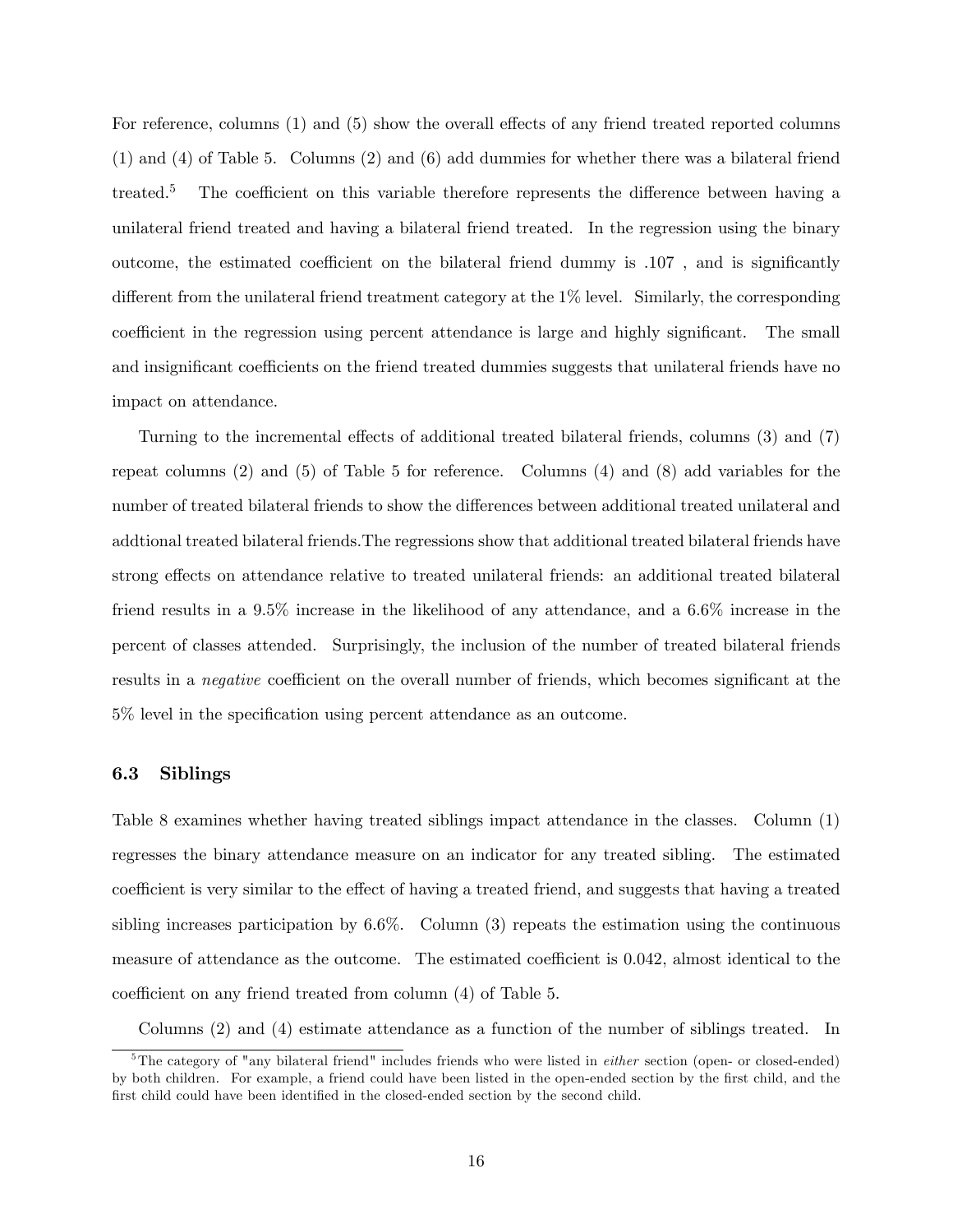both specifications, the coefficient on the number of treated friends variable is relatively large but not significant. Although the point estimates are substantially larger than the incremental effects of friends estimated in Table 5, we cannot reject the null that additional treated siblings have no effect on attendance.

## 6.4 Effects of Peer Attendance

One of the main purposes of this experiment is to identify the effect of children's peers' participation levels on the participation levels of the children. In our experiment, we manipulate the degree to which children are actively encouraged to participate, allowing us to use the variation in peer attendance attributable to peer treatment in order to estimate this effect. As shown in Table  $4$ , active recruitment does change children's participation levels. We can therefore use the model specified in equations  $(3)$  and  $(4)$  to estimate the effect of children's peers' participation on the participation levels of children themselves.

Table 9 estimates this model using the children's bilateral friends. Column (1) estimates the first-stage equation (3). Consistent with Table 4, the average participation levels of the bilateral friends is highly correlated with the number of bilateral friends receiving the treatment. Column  $(2)$  contains the reduced-form regression within this specification. This estimation is similar to the one in Table 5, column  $(4)$  but includes only bilateral friends. Although the coefficients are not individually significant, they are jointly significant at the  $5\%$  level (p-value = 0.023).

Column (3) contains the two-stage least-squares estimates using the equation in column (1) for the first-stage regression. The results demonstrate that the participation of a child's peers has a large impact on the child's own participation. The magnitude shows that a ten percentage point increase in the average participation of a child's bilateral friends increases the child's participation level by 4.2 percentage points. Effectively, an increase in participation by a child's peers increases the child's participation by 42 percent as much.

We estimate the same specification for different measures of the child's peer network in Table 10. In each case, we use the model specified in equations  $(3)$  and  $(4)$ , but change the measures of the number of treated peers and the number of in sample peers to match the type of peer relationship under consideration. We estimate the model for all friends (column 1), bilateral friends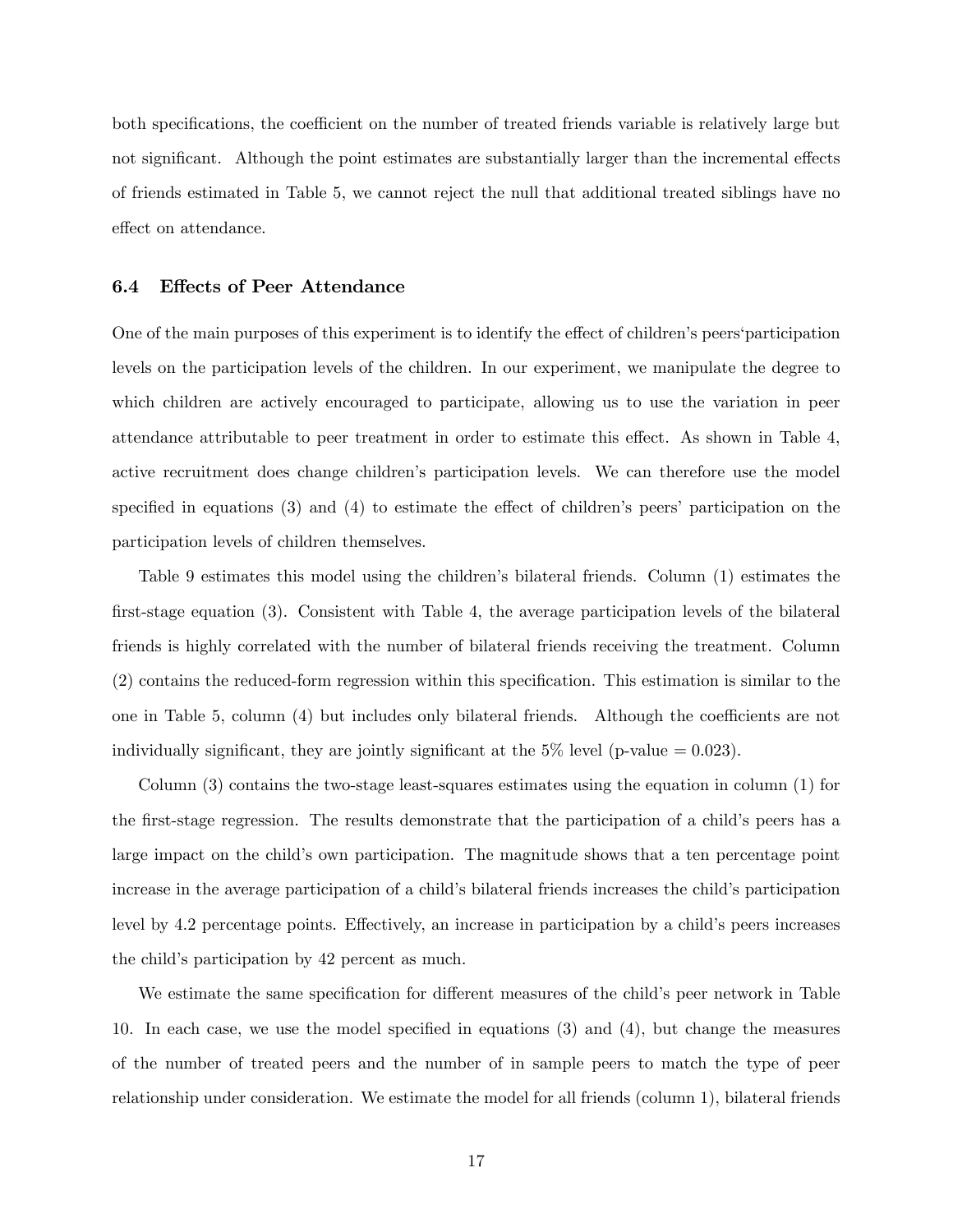(column 2), unilateral friends (column 3), and siblings (column 4). Turning first to column  $(1)$ , the estimated effect of a 10 percentage point increase in the peers' participation levels results in a 2.7 percent increase in the child's participation level. In columns  $(2)$  and  $(3)$ , the estimates show a sharp difference in the effects of bilateral and unilateral friends. As shown in the previous table, bilateral friends increase a child's participation by 4.2 percentage points for every 10 percentage point increase in average peer participation. However, unilateral friends have almost no effect on children's participation levels. In a combined regression, this difference is statistically significant at the 1% level (p-value  $< 0.001$ ).

Finally, column (4) estimates the effect of siblings. As described before, this mechanism is likely very different than the treatment through friends alone because siblings share parents that could reinforce similar behavior or insist on different participation patterns. As show in Column (4) this effect is, in fact, very large. A child's participation level increases by  $6.1$  percentage points for every ten percent increase in participation among his or her siblings.

This experiment was designed to identify the effects of peers' participation and to avoid the possible selection effects that would occur if we simply estimate the correlation patterns between a child and his or her friends' participation. An obvious question is whether or not these estimates differ dramatically from what we would estimate had we not used the experiment. To construct these estimates, we use a subsample of our data including only children that were not treated and who had no treated peers. Just as in the estimates of equation (2), conditional on the number of in-sample peers the identification of this sample should be random. As a result, we estimate equation (4) using an OLS regression and not instrumenting for the participation levels of the peers. These estimates are displayed in Table 11. Quite surprisingly, all of the estimates are quite close to the instrumental variables estimates with the exception of the sibling effects which seem to be underestimated by about two-thirds. The inconsistency in the estimated sibling effects is a concern, but even considering that estimate, the estimates do suggest that in this sample and context the OLS estimate does not suffer from a significant positive bias due to the endogenous factors associated with peer network formation.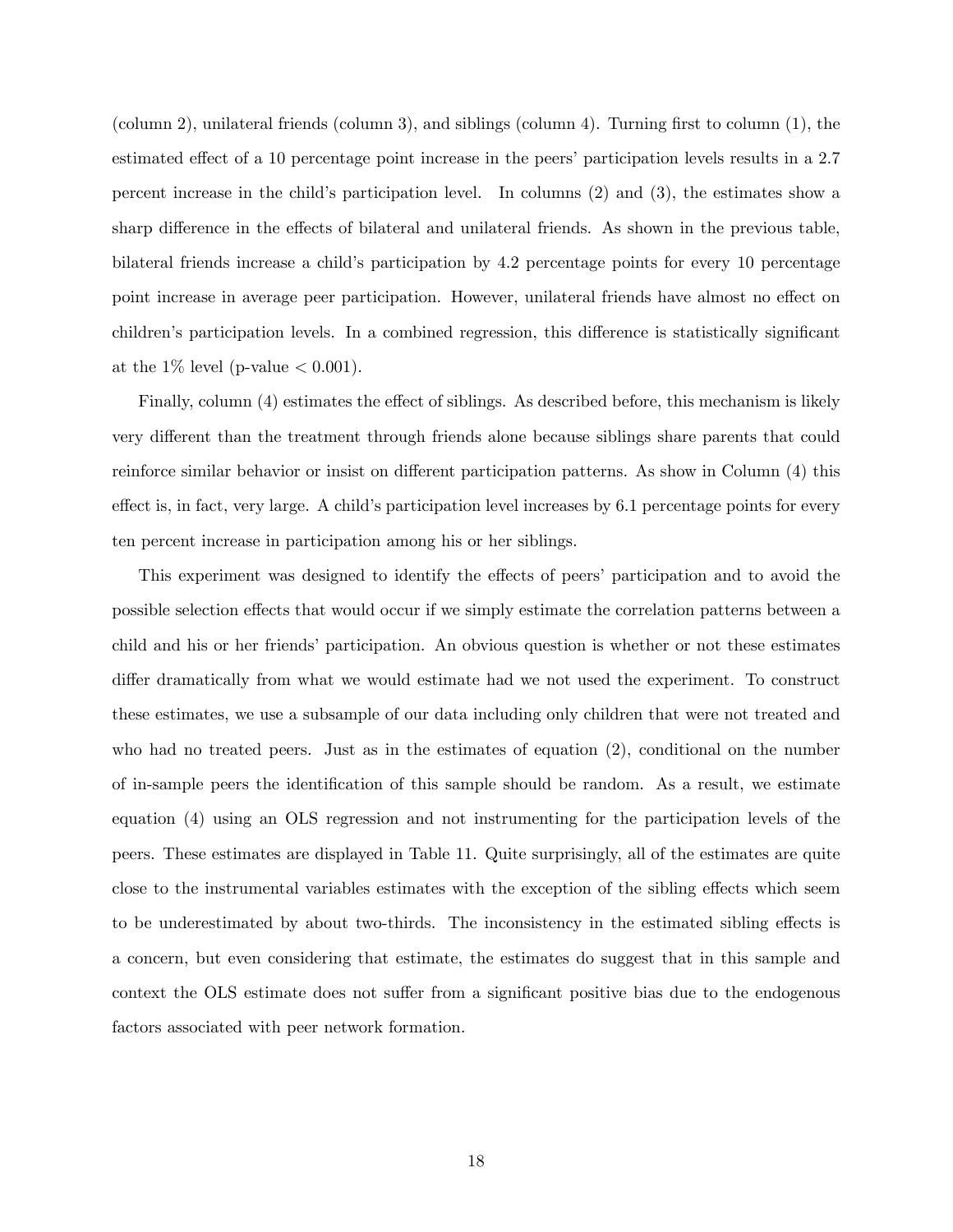# 7 Conclusion

This paper examines the peer effects of the decisions of out-of-school to attend classes designed to teach basic literacy and numeracy skills. We study the child's attendance decision as a function of his own invitation to attend the class and invitations for members of his friendship network to attend. Through a within-community randomization of the invitation, we are able to generate exogenous variation in the fraction of a child's peer network that attends the classes. We measure peer effects through a broad survey which seeks to identify both the salience of the ties (through open-ended and closed-ended questions), the type of network (through bilateral and multilateral ties), and the effects of siblings.

We find that active recruitment increases participation by about 30 percentage points. Having a treated friend (either from the open-ended or closed-ended section of the survey) has an effect approximately equal to 6 percentage points, but there is no evidence that having more than one treated friend increases the likelihood of attending. There is some evidence that the strength of the ties does matter, in that unilateral ties have either a negligible or negative impact, while bilateral ties have large positive impacts. Having a treated sibling has an impact approximately equal to having a treated friend.

Using the peers' treatment status as an instrument for peer attendance, we find that friends attendance has a large impact on the childís own attendance: an increase in the percentage of classes attended by a child's peers increases the child's attendance by 27 percent as much. The effects are strikingly similar to naive OLS estimates of this effect.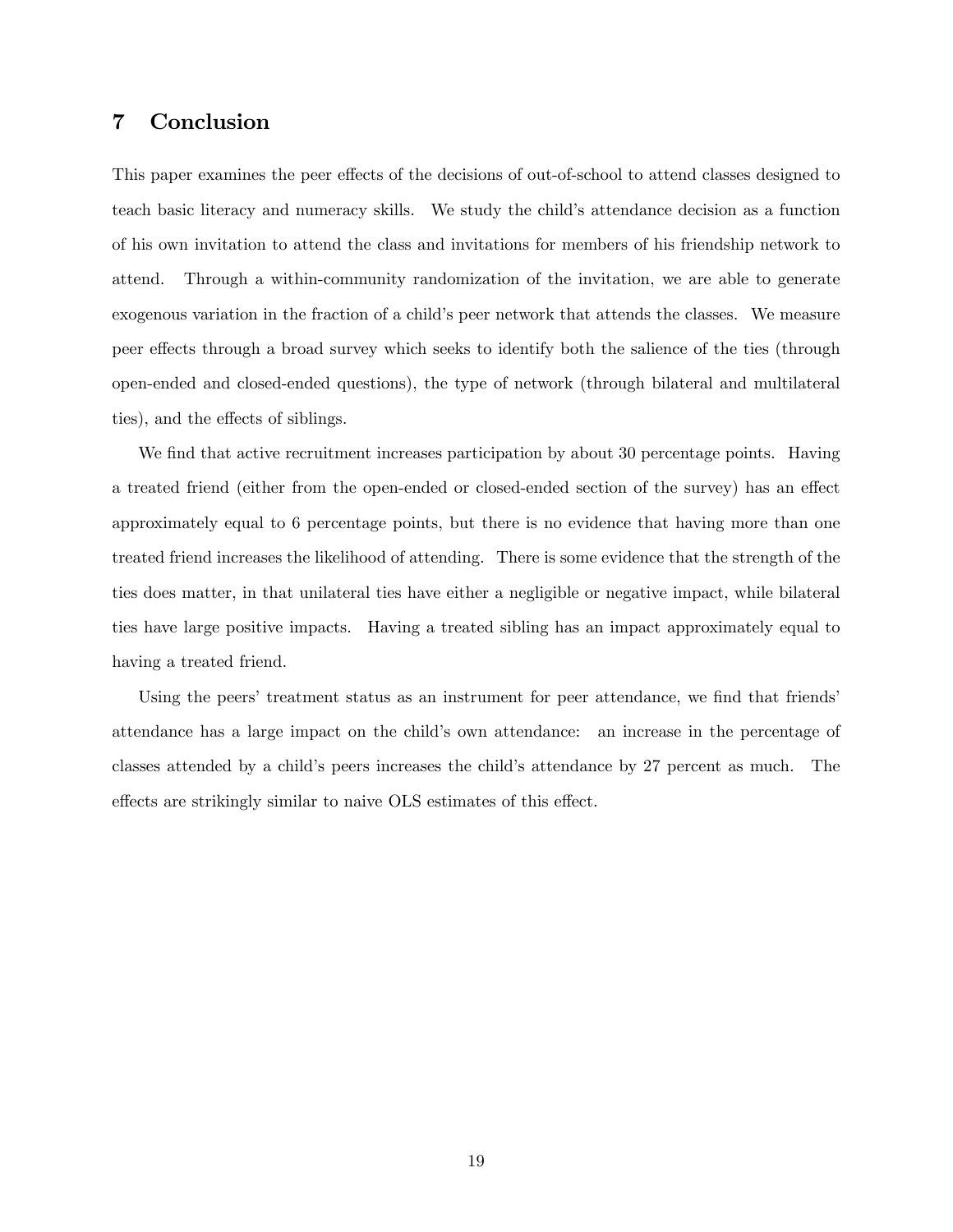# References

- Banerjee, A., S. Cole, E. Duflo, and L. Linden (2007). Remedying education: Evidence from two randomized experiments in India. Quarterly Journal of Economics 122(3), 1235–1264.
- Barrera-Osorio, F., M. Bertrand, L. Linden, and F. Perez-Calle (2008b). Conditional cash transfers in education: Design features, peer and sibling effects: Evidence from a randomized experiment in Colombia. NBER Working Paper 13890 .
- Bayer, P., R. Pintoff, and D. E. Pozen (2004). Building criminal capital behind bars: Peer effects in juvenile corrections. Mimeo, Yale University.
- Bobonis, G. and F. Finan. Neighborhood peer effects in secondary school enrollment decisions. Forthcoming, Review of Economics and Statistics.
- Duflo, E. and E. Saez (2003). The role of information and social interactions in retirement plan decisions: Evidence from a randomized experiment. Quarterly Journal of Economics 118(3), 815–842.
- Filmer, D. and N. Schady (2008). Getting girls into school: Evidence from a scholarship program in Cambodia. Economic Development and Cultural Change 56, 581–617.
- Glaeser, E. and J. Scheinkman. (2000). Non-market interactions. *NBER Working Paper 8053*.
- Kremer, M., E. Miguel, and R. Thornton (2004). Incentives to learn. *NBER Working Paper 10971*.
- Manski, C. (1993). Identification of endogenous social effects: The reflection problem. Review of Economic Studies  $60(3)$ , 531–542.
- Miguel, E. and M. Kremer (2003). Networks, social learning, and technology adoption: The case of deworming drugs in Kenya. Mimeo, University of California at Berkeley.
- Pratham Education Initiative (2008). Annual Status of Education Report. Pratham Resource Center: Mumbai.
- Sacerdote, B. (2001). Peer effects with random assignment: Results with Dartmouth roommates. Quarterly Journal of Economics  $116(2)$ , 681–704.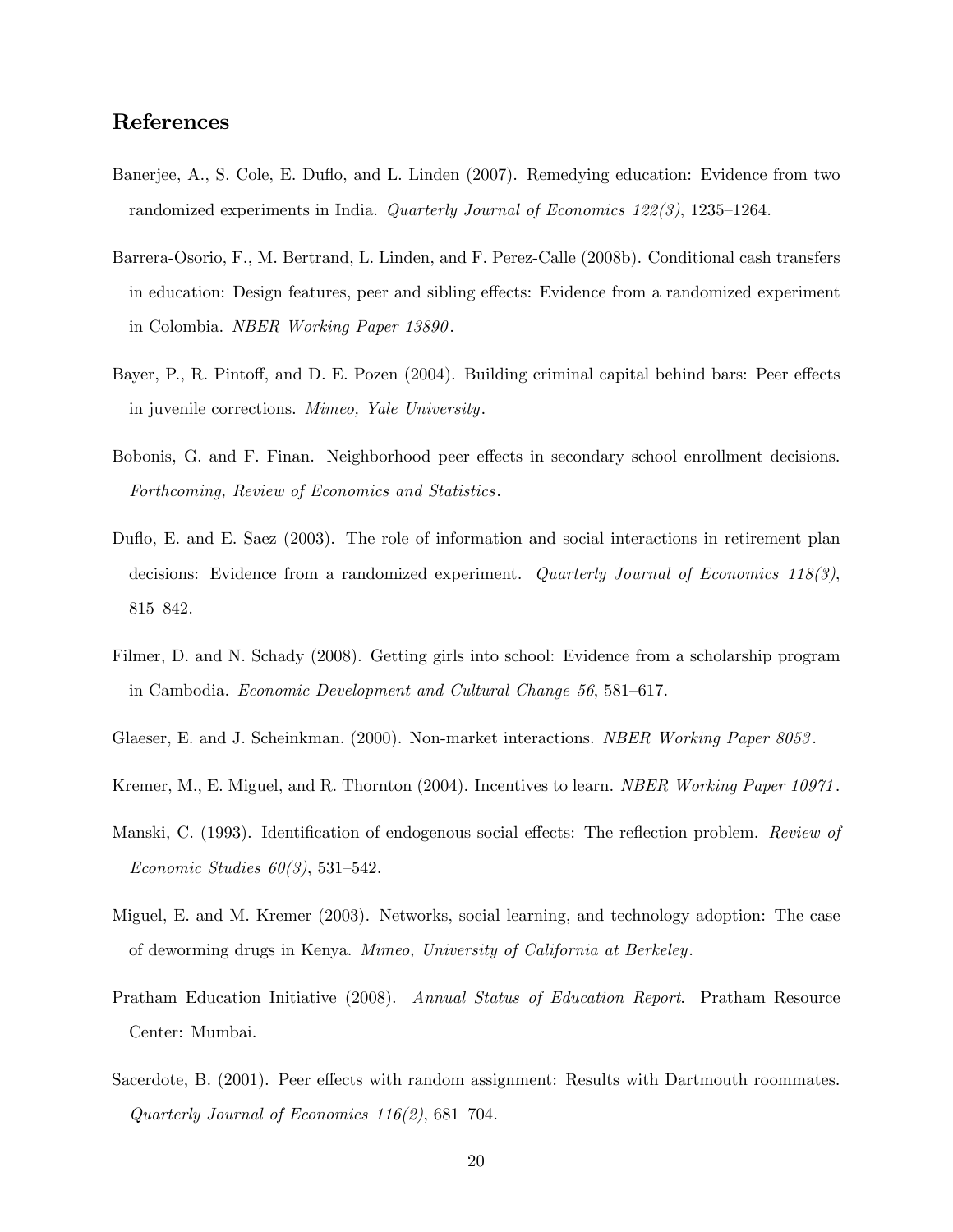- United Nations. The Millennium Development Goals Report 2008. United Nations Department of Public Information.
- United Nations (2008a). Fact sheet: Goal2 achieve universal primary education. United Nations Department of Public Information, Publication Number DPI/2517 H .
- Zimmerman, D. (2003). Peer effects in academic outcomes: Evidence from a natural experiment. Review of Economics and Statistics  $85(1)$ , 9-23.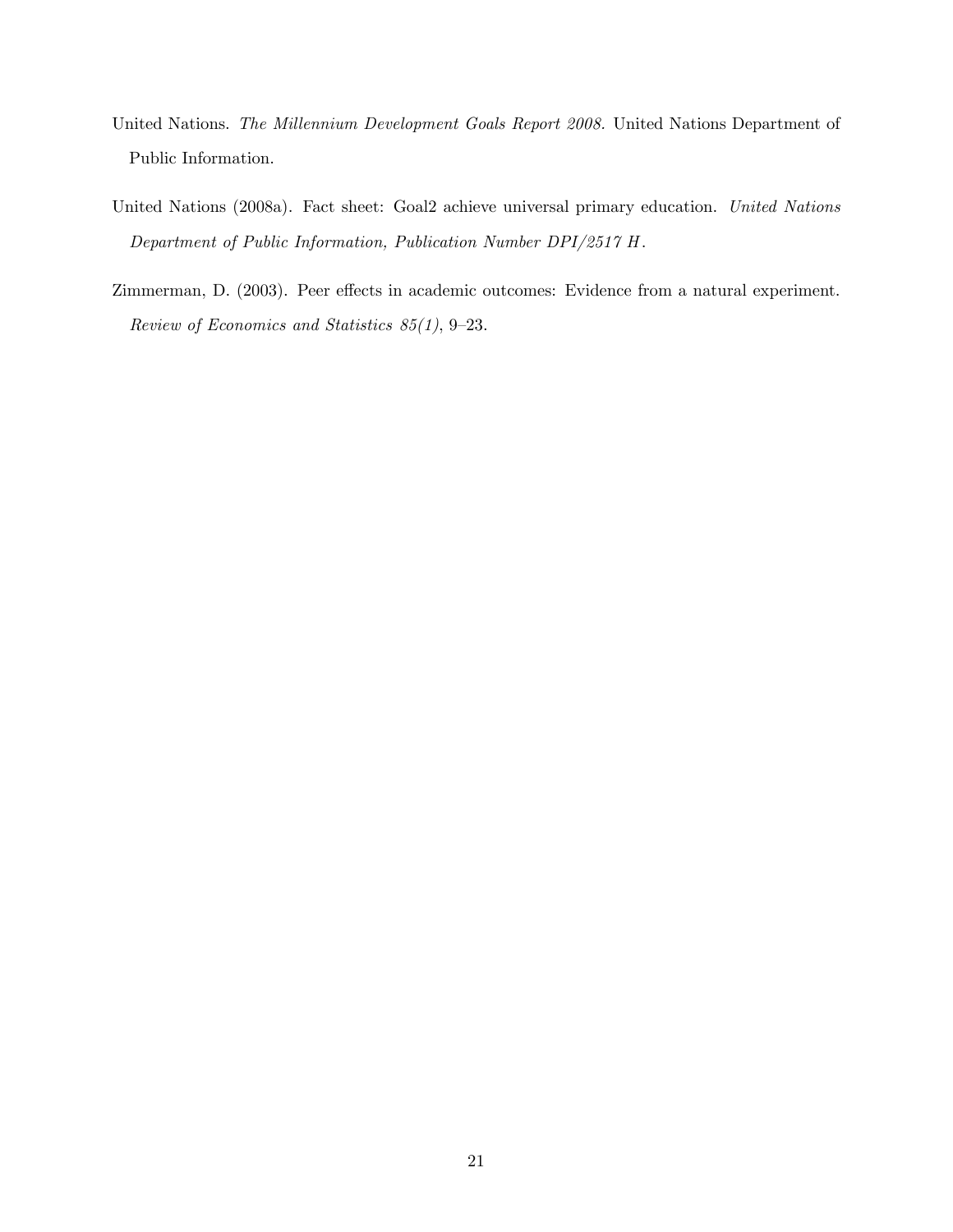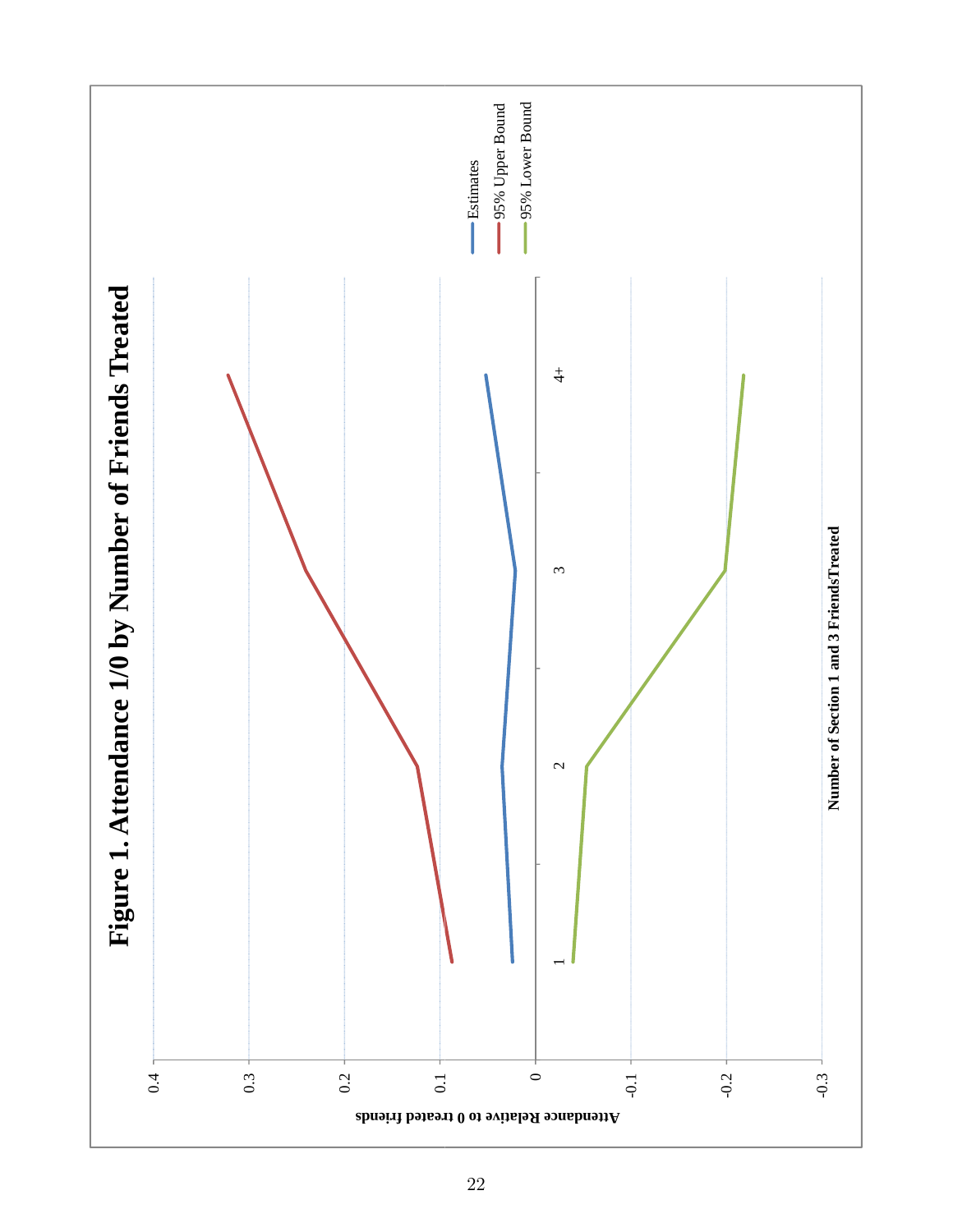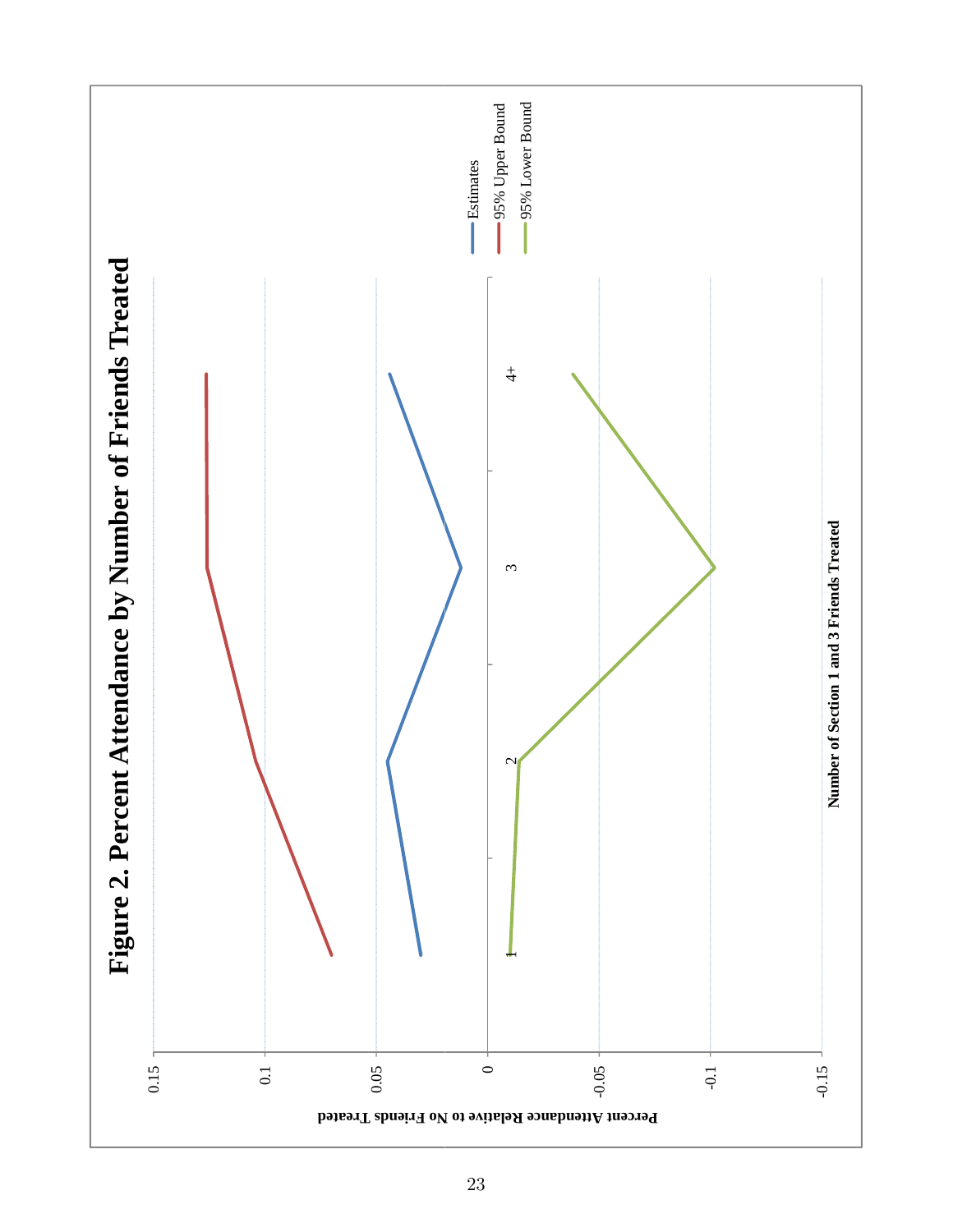|                               |                  | Out of  | Friendship |
|-------------------------------|------------------|---------|------------|
|                               | Census           | School  | Survey     |
|                               | (1)              | (2)     | (3)        |
| Out of School                 | 0.470<br>(0.499) |         |            |
| Out of school, not interested | 0.021<br>(0.145) |         |            |
| Female                        | 0.463            | 0.489   | 0.492      |
|                               | (0.499)          | (0.500) | (0.500)    |
| Age                           | 9.100            | 8.692   | 8.554      |
|                               | (2.439)          | (2.390) | (2.321)    |
| Children 6-14 per household   | 2.222            | 2.083   | 2.009      |
|                               | (1.110)          | (1.064) | (1.021)    |
| Migrant                       | 0.683            | 0.966   | 0.971      |
|                               | (0.465)          | (0.182) | (0.168)    |
| Working                       | 0.014            | 0.010   | 0.008      |
|                               | (0.116)          | (0.097) | (0.087)    |
| Reading                       | 1.287            | 0.256   | 0.222      |
|                               | (1.628)          | (0.781) | (0.728)    |
| Math                          | 0.780            | 0.140   | 0.121      |
|                               | (1.167)          | (0.542) | (0.505)    |
| <b>Total Children</b>         | 4213             | 1889    | 1303       |

## **Table 1. Sample Composition / Summary Statistics**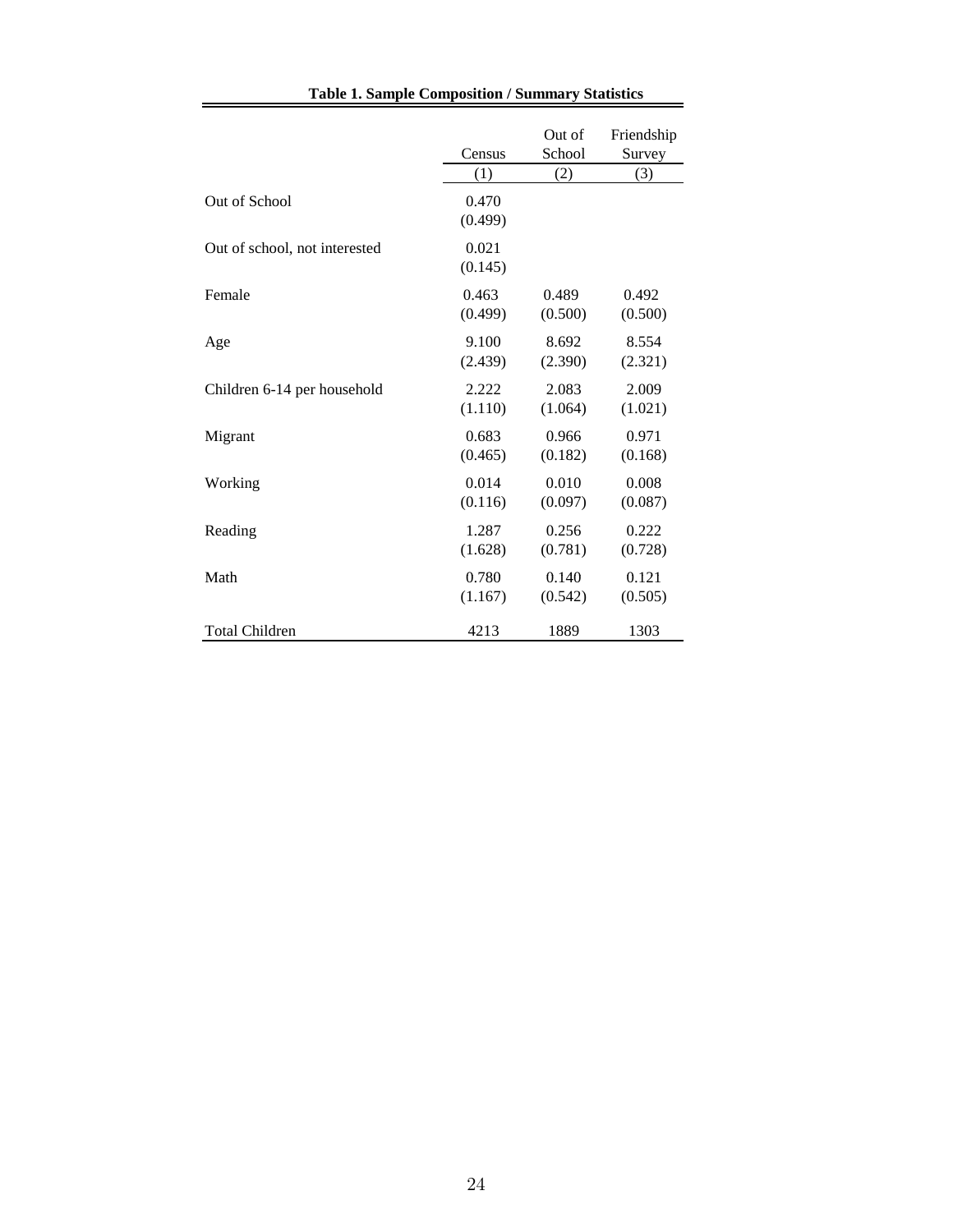|  |  | <b>Table 2. Summary of Friends</b> |  |  |
|--|--|------------------------------------|--|--|
|--|--|------------------------------------|--|--|

|                                          | Combined         | Open Ended       | Closed-Ended     |
|------------------------------------------|------------------|------------------|------------------|
|                                          | (1)              | (2)              | (3)              |
| Number Listed                            | 4.534<br>(2.563) | 2.878<br>(1.674) | 1.617<br>(1.748) |
| Number in Study                          | 2.164<br>(1.920) | 0.850<br>(1.031) | 1.313<br>(1.540) |
| <b>Number Treated</b>                    | 0.904<br>(1.098) | 0.346<br>(0.620) | 0.556<br>(0.850) |
| Number of Bilateral Friends              | 1.120<br>(1.313) | 0.299<br>(0.590) | 0.504<br>(0.851) |
| Number of Treated Bilateral Friends      | 0.484<br>(0.752) | 0.130<br>(0.370) | 0.220<br>(0.504) |
| Number of Best Friends                   |                  | 0.934<br>(0.382) |                  |
| Number of Best Friends in Study          |                  | 0.306<br>(0.464) |                  |
| Number of Treated Best Friends           |                  | 0.137<br>(0.346) |                  |
| Number of Bilateral Best Friends         |                  | 0.128<br>(0.334) |                  |
| Number of Treated Bilateral Best Friends |                  | 0.063<br>(0.244) |                  |
| Number of Siblings in Study              |                  | 0.731<br>(0.832) |                  |
| Number of Treated Siblings               |                  | 0.303<br>(0.547) |                  |
|                                          |                  |                  |                  |

Sample includes all children who completed the friendship survey. Cells represent the mean and standard deviation of the variables listed. Friends represent both unilateral and bilateral ties unless otherwise indicated. Bilateral friends are friends who indicated a tie with the child in the same category.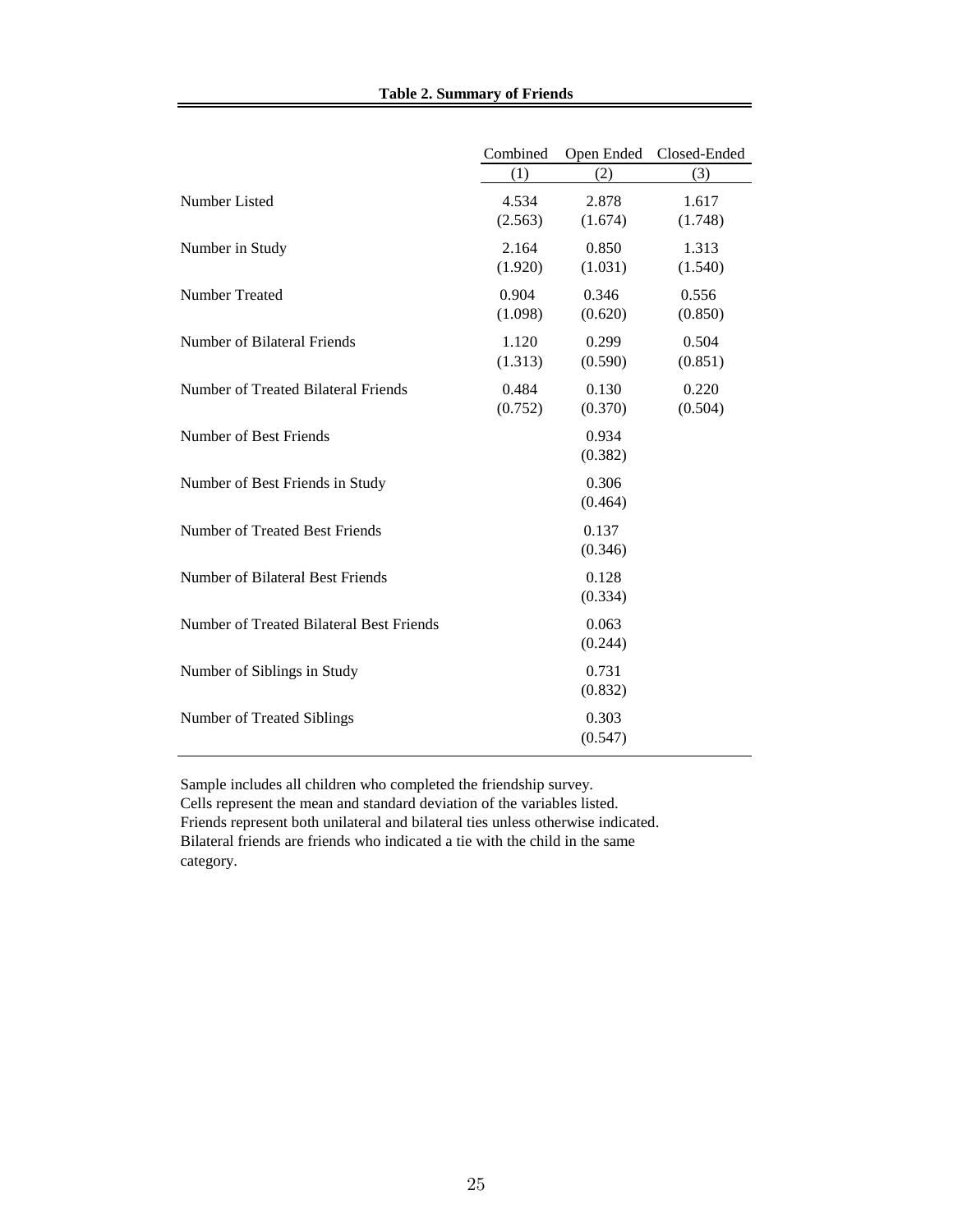|                                         | Total            | Treatment               | Control            | (treat.-cont.)<br>Difference | <b>Ended Friends</b><br>Treated Open<br>Number of | Best Friends<br>Number of<br>Treated | Treated Closed<br><b>Ended Friends</b><br>Number of |
|-----------------------------------------|------------------|-------------------------|--------------------|------------------------------|---------------------------------------------------|--------------------------------------|-----------------------------------------------------|
|                                         | $\widehat{\cup}$ | $\widehat{\circ}$       | ල                  | E)                           | $\odot$                                           | $\odot$                              | $\widehat{\in}$                                     |
| Female                                  | (0.500)<br>0.492 | (0.500)<br>0.482        | (0.500)<br>0.499   | (0.028)<br>0.018             | (0.032)<br>$-0.039$                               | $-0.09 +$<br>(0.050)                 | (0.026)<br>$-0.025$                                 |
| Age                                     | 8.554<br>(2.321) | (2.367)<br>8.647        | $8.487$<br>(2.287) | (0.130)<br>$-0.160$          | $-0.253 +$<br>(0.147)                             | $-0.143$<br>$(0.233)$                | $\frac{0.014}{(0.118)}$                             |
| Number of siblings, age 6-14            | 2.009<br>(1.021) | (1.056)<br>2.002        | (0.997)<br>2.014   | (0.057)<br>0.013             | (0.065)<br>0.030                                  | (0.103)<br>$-0.059$                  | (0.051)<br>$-0.028$                                 |
| Working                                 | 0.008<br>(0.087) | (0.113)<br>0.013        | (0.063)<br>0.004   | $-0.009 +$<br>(0.005)        | (0.006)<br>$-0.009$                               | $-0.014$<br>(0.009)                  | $-0.003$<br>(0.004)                                 |
| Reading                                 | 0.206<br>(0.706) | $\frac{0.222}{(0.791)}$ | (0.638)<br>0.194   | (0.040)<br>$-0.029$          | $-0.010$<br>(0.045)                               | (0.072)<br>0.024                     | (0.036)<br>$-0.004$                                 |
| Maths                                   | 0.111<br>(0.483) | (0.541)<br>0.134        | (0.436)<br>0.094   | (0.027)<br>$-0.041$          | (0.031)<br>0.016                                  | (0.049)<br>0.003                     | (0.025)<br>0.026                                    |
| Number of Open-ended Friends Listed     | 2.898<br>(1.662) | 2.933<br>(1.609)        | $2.874$<br>(1.700) | (0.059)                      | $-0.084$<br>(0.098)                               | $-0.191$<br>$(0.168)$                | (0.084)<br>0.090                                    |
| Number of Friends in Study              | 0.855<br>(1.033) | (1.022)<br>0.869        | (1.040)<br>0.846   | (0.058)<br>$-0.023$          | $\mathbf{1}$<br>$\bar{1}$                         | $-0.057$<br>$(0.082)$                | (0.053)<br>0.097                                    |
| Number of Matched Best Friends in Study | 0.308<br>(0.465) | (0.466)<br>0.316        | (0.465)<br>0.301   | (0.026)<br>$-0.015$          | (0.023)<br>0.034                                  | $\bar{1}=\bar{1}$                    | (0.024)<br>0.031                                    |
| Number of Closed-ended Friends Listed   | 1.629<br>(1.749) | (1.794)<br>1.713        | (1.715)<br>1.568   | (0.099)<br>$-0.145$          | (0.111)<br>0.089                                  | (0.177)<br>0.127                     | (0.034)<br>0.014                                    |
| Number of Closed-ended Friends in Study | 1.322<br>(1.542) | (1.593)<br>1.399        | 1.503)<br>1.267    | $-0.132$<br>(0.087)          | (0.098)<br>0.098                                  | (0.156)<br>0.162                     | $\mathbf{I}$<br>$\frac{1}{2}$                       |
| Observations                            | 1303             | 544                     | 759                | 1303                         | 1303                                              | 1303                                 | 1303                                                |
|                                         |                  |                         |                    |                              |                                                   |                                      |                                                     |

Columns  $(1)$ ,  $(2)$  and  $(3)$  represent the sample means and standard deviations of the variables listed. Columns  $(4)$  through  $(7)$  represent the estimated coefficients and standard errors of regressions of the characteristic listed on the treatment variable indicated for each column.

Columns (1), (2) and (3) represent the sample means and standard deviations of the variables listed. Columns (4) through (7) represent the estimated coefficients and standard errors of regressions of the characteristic listed on the treatment variable indicated for each column.<br>+ significant at 10%; \* significant at 5%; \*\* significant at 1%

+ significant at 10%; \* significant at 5%; \*\* significant at 1%

Table 3. Treatment-Control Differences **Table 3. Treatment-Control Differences**

26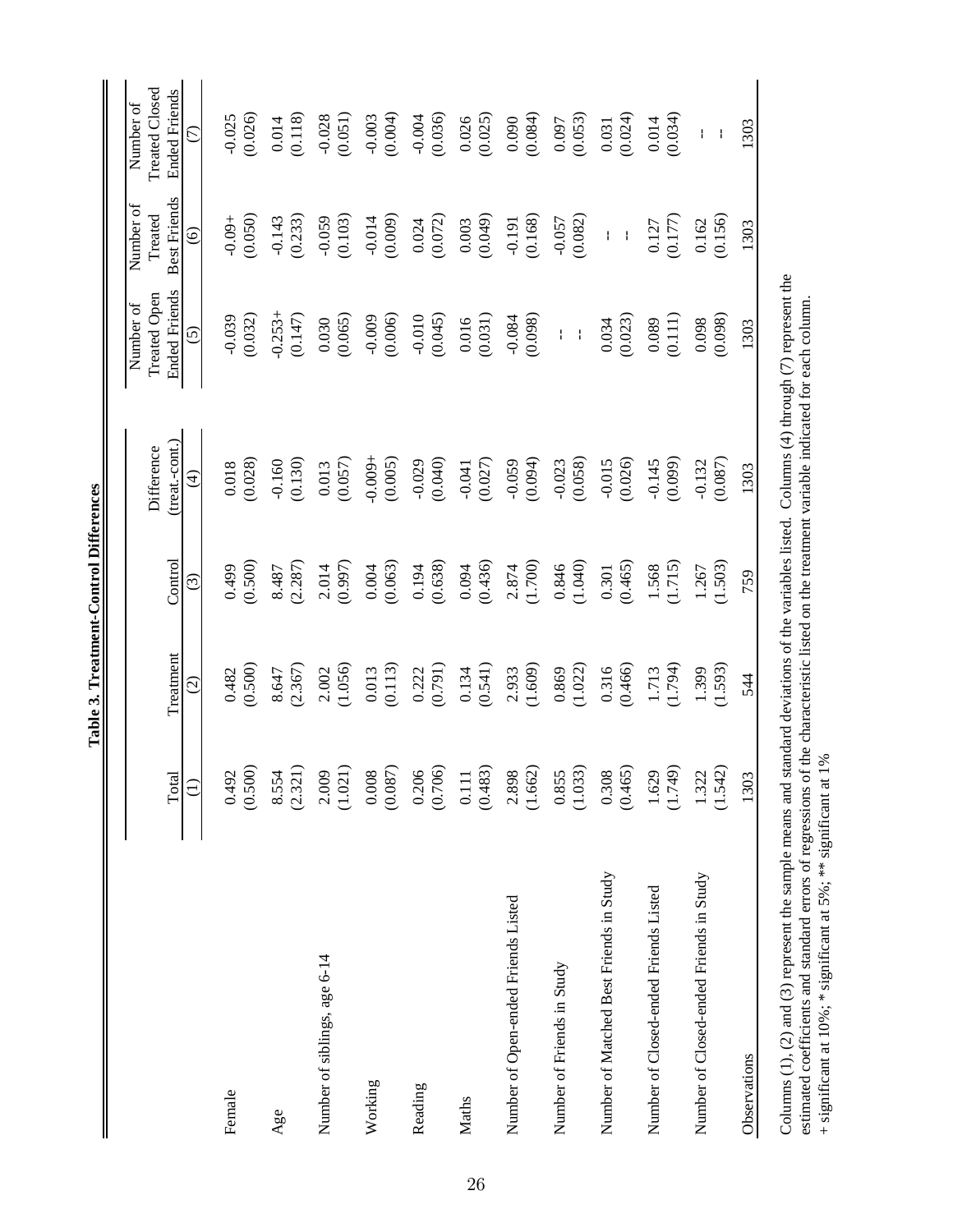|                             |                      |                      | Table 7. Class Attenuance<br>Dependent Variable |                      |                      |                       |
|-----------------------------|----------------------|----------------------|-------------------------------------------------|----------------------|----------------------|-----------------------|
|                             |                      | Attendance 1/0       |                                                 | Percent Attendance   |                      |                       |
|                             | (1)                  | (2)                  | (3)                                             | (4)                  | (5)                  | (6)                   |
| Treatment                   | $0.312**$<br>(0.027) | $0.313**$<br>(0.026) | $0.321**$<br>(0.025)                            | $0.125**$<br>(0.012) | $0.125**$<br>(0.018) | $0.128**$<br>(0.018)  |
| Female                      |                      |                      | 0.001<br>(0.030)                                |                      |                      | 0.007<br>(0.018)      |
| Age                         |                      |                      | $-0.024**$<br>(0.004)                           |                      |                      | $-0.008**$<br>(0.002) |
| Children 6-14 in Household  |                      |                      | 0.011<br>(0.016)                                |                      |                      | 0.005<br>(0.010)      |
| Working                     |                      |                      | $-0.187*$<br>(0.071)                            |                      |                      | $-0.074*$<br>(0.029)  |
| Read                        |                      |                      | $-0.011$<br>(0.028)                             |                      |                      | $-0.012$<br>(0.009)   |
| Maths                       |                      |                      | $-0.007$<br>(0.030)                             |                      |                      | 0.009<br>(0.015)      |
| Constant                    | $0.107**$<br>(0.016) | $0.107**$<br>(0.011) | $0.286**$<br>(0.036)                            | $0.050**$<br>(0.008) | $0.050**$<br>(0.007) | $0.100**$<br>(0.023)  |
| <b>Basti Fixed Effects?</b> | NO                   | <b>YES</b>           | <b>YES</b>                                      | N <sub>O</sub>       | <b>YES</b>           | <b>YES</b>            |
| <b>Observations</b>         | 1303                 | 1303                 | 1303                                            | 1303                 | 1303                 | 1303                  |
| R-squared                   | 0.131                | 0.161                | 0.184                                           | 0.119                | 0.119                | 0.129                 |

**Table 4. Class Attendance**

Standard errors clustered by basti.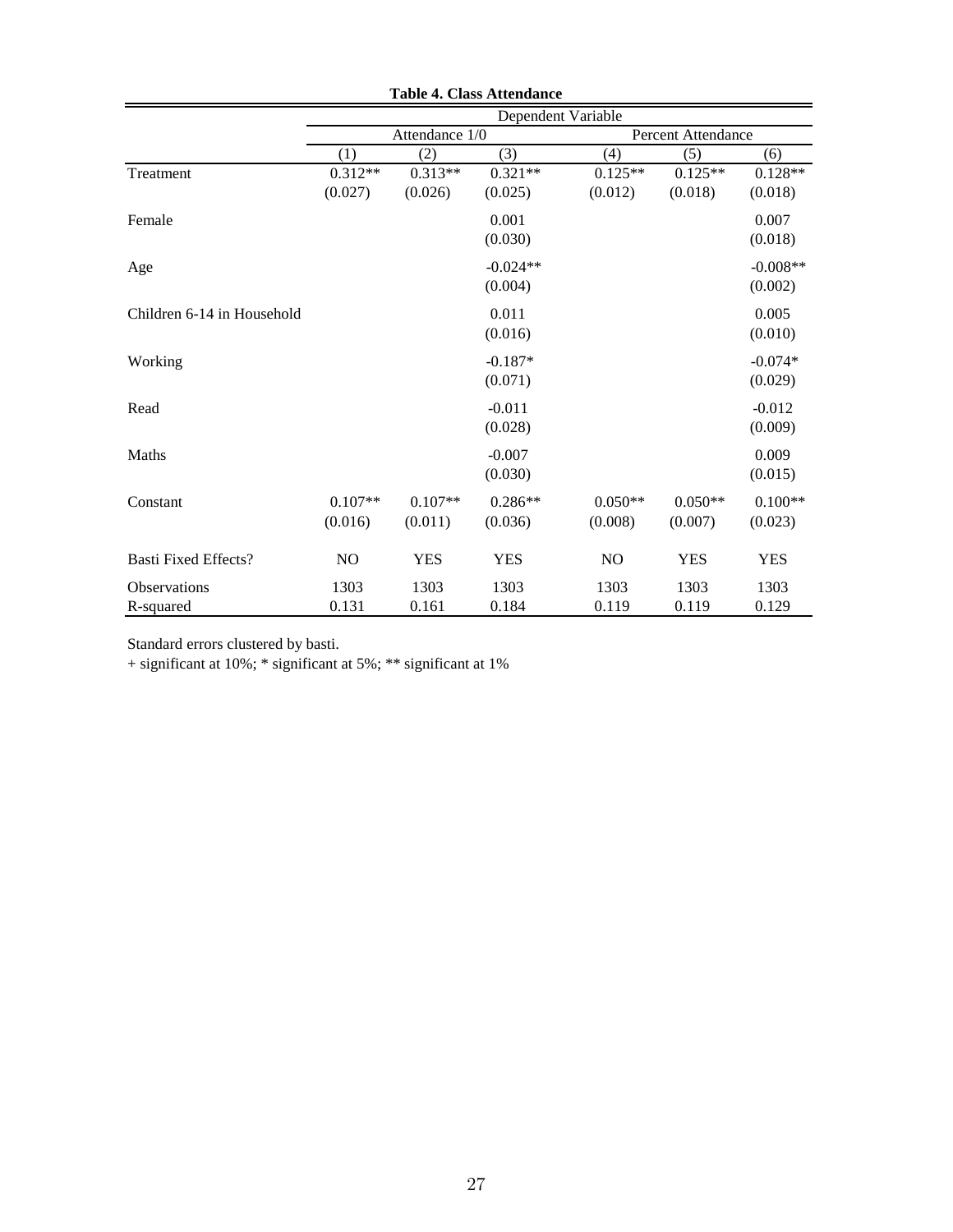|                                                   |                      |                      |                      | Dependent Variable   |                      |                      |
|---------------------------------------------------|----------------------|----------------------|----------------------|----------------------|----------------------|----------------------|
|                                                   |                      | Attendance 1/0       |                      |                      | Percent Attendance   |                      |
|                                                   | (1)                  | (2)                  | (3)                  | (4)                  | (5)                  | (6)                  |
| <b>Friend Treated</b>                             | $0.063*$<br>(0.025)  | 0.048<br>(0.038)     | 0.088<br>(0.071)     | $0.041*$<br>(0.019)  | 0.038<br>(0.023)     | 0.055<br>(0.040)     |
| Number of Friends Treated                         |                      | $-0.006$<br>(0.027)  |                      |                      | $-0.003$<br>$-0.012$ |                      |
| Percent of Friends Treated                        |                      |                      | $-0.076$<br>(0.084)  |                      |                      | $-0.029$<br>(0.047)  |
| Friend in Study                                   | 0.091<br>(0.085)     | 0.077<br>(0.079)     |                      | $0.067*$<br>(0.028)  | $0.063*$<br>(0.029)  |                      |
| Number of Friends in Study                        |                      | 0.012<br>(0.013)     |                      |                      | 0.004<br>(0.006)     |                      |
| <b>Treatment</b>                                  | $0.320**$<br>(0.025) | $0.318**$<br>(0.025) | $0.327**$<br>(0.031) | $0.129**$<br>(0.019) | $0.128**$<br>(0.019) | $0.128**$<br>(0.022) |
| F-Stat: Treated Friends Have No Effect<br>P-Value | 6.153<br>0.025       | 1.154<br>0.34        | 0.986<br>0.394       | 4.924<br>0.041       | 1.915<br>0.18        | 1.862<br>0.187       |
| <b>Observations</b><br>R-squared                  | 1296<br>0.188        | 1296<br>0.189        | 1027<br>0.194        | 1296<br>0.138        | 1296<br>0.138        | 1027<br>0.141        |

## **Table 5. Friends Regressions**

Standard errors clustered by basti.

Regressions include all variables in Table 4 and basti dummies as controls.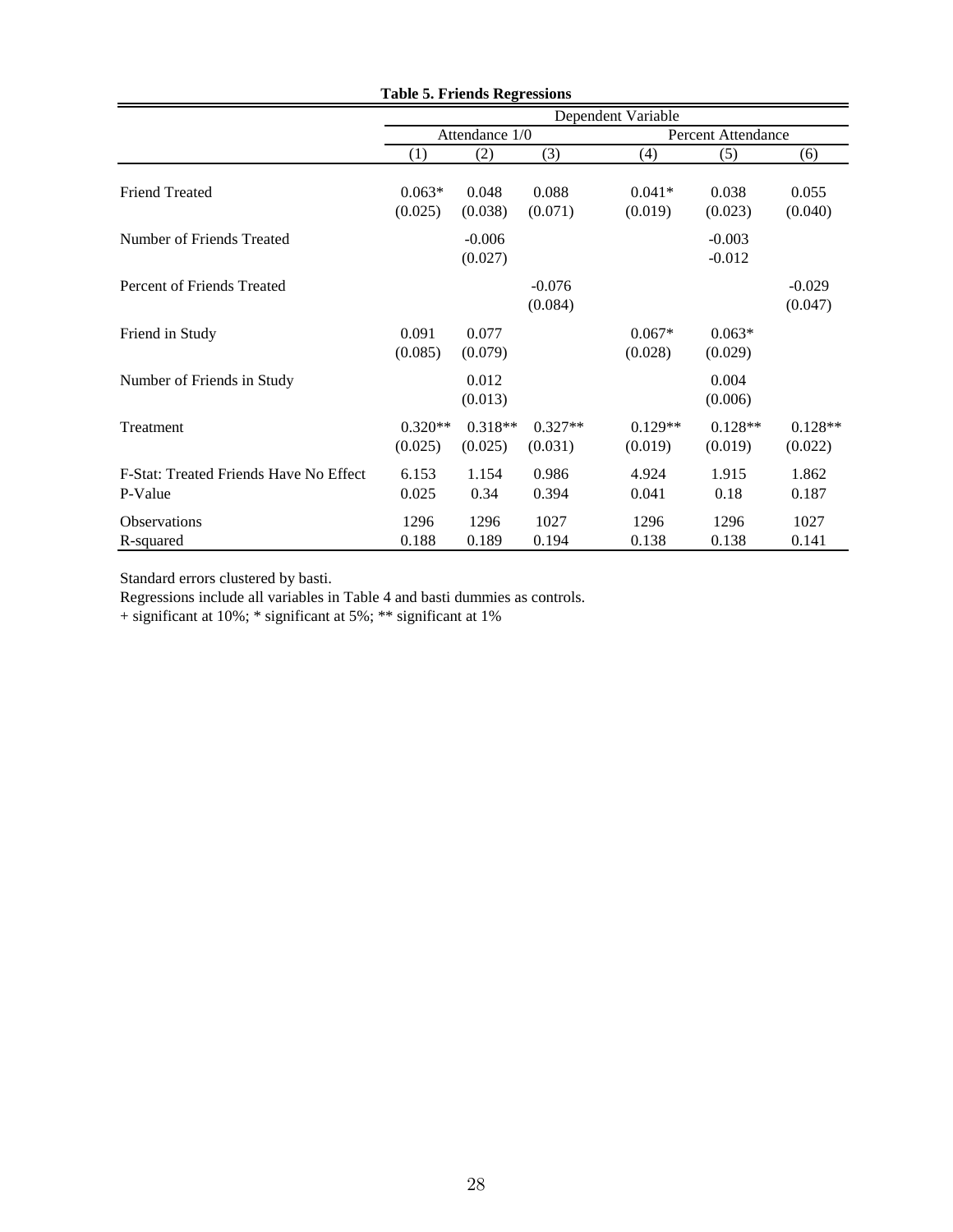| by Type of Friend                      |                |                      |                    |                      |  |  |  |
|----------------------------------------|----------------|----------------------|--------------------|----------------------|--|--|--|
|                                        |                |                      | Dependent Variable |                      |  |  |  |
|                                        | Attendance 1/0 |                      | Percent Attendance |                      |  |  |  |
|                                        | (1)            | (2)                  | (3)                | (4)                  |  |  |  |
| Open-ended Treated                     | 0.057          | 0.022                | 0.028              | 0.021                |  |  |  |
|                                        | (0.036)        | (0.044)              | (0.022)            | (0.026)              |  |  |  |
| Closed-Ended Treated                   | 0.05           | 0.048                | 0.044              | 0.042                |  |  |  |
|                                        | (0.043)        | (0.043)              | (0.026)            | (0.026)              |  |  |  |
| Open and Closed-Ended Treated          | $-0.02$        | $-0.015$             | $-0.014$           | $-0.012$             |  |  |  |
|                                        | (0.067)        | (0.066)              | (0.036)            | (0.036)              |  |  |  |
| <b>Best Friend Treated</b>             |                | 0.066<br>(0.045)     |                    | 0.008<br>(0.021)     |  |  |  |
| Open-ended in Study                    | $-0.177$       | $-0.180+$            | $-0.142+$          | $-0.143+$            |  |  |  |
|                                        | (0.103)        | (0.102)              | (0.071)            | (0.071)              |  |  |  |
| Closed-ended in Study                  | 0.031          | $-0.058$             | $0.044+$           | $-0.011$             |  |  |  |
|                                        | (0.047)        | (0.058)              | (0.023)            | (0.026)              |  |  |  |
| Open and Closed-ended in Study         | $0.191 +$      | $0.192+$             | $0.140*$           | $0.140*$             |  |  |  |
|                                        | (0.099)        | (0.099)              | (0.065)            | (0.066)              |  |  |  |
| Best Friend in Study                   |                | $0.097 +$<br>(0.049) |                    | $0.059**$<br>(0.016) |  |  |  |
| Treatment                              | $0.318**$      | $0.316**$            | $0.128**$          | $0.128**$            |  |  |  |
|                                        | (0.024)        | (0.025)              | (0.019)            | (0.019)              |  |  |  |
| F-Stat: Treated Friends have no effect | 4.311          | 3.458                | 2.506              | 1.724                |  |  |  |
| P-Value                                | 0.021          | 0.032                | 0.096              | 0.194                |  |  |  |
| <b>Observations</b>                    | 1296           | 1296                 | 1296               | 1296                 |  |  |  |
| R-squared                              | 0.191          | 0.195                | 0.144              | 0.146                |  |  |  |

# **Table 6. Friends Regressions**

Standard errors clustered by basti.

Regressions include all variables in Table 4 and basti dummies as controls.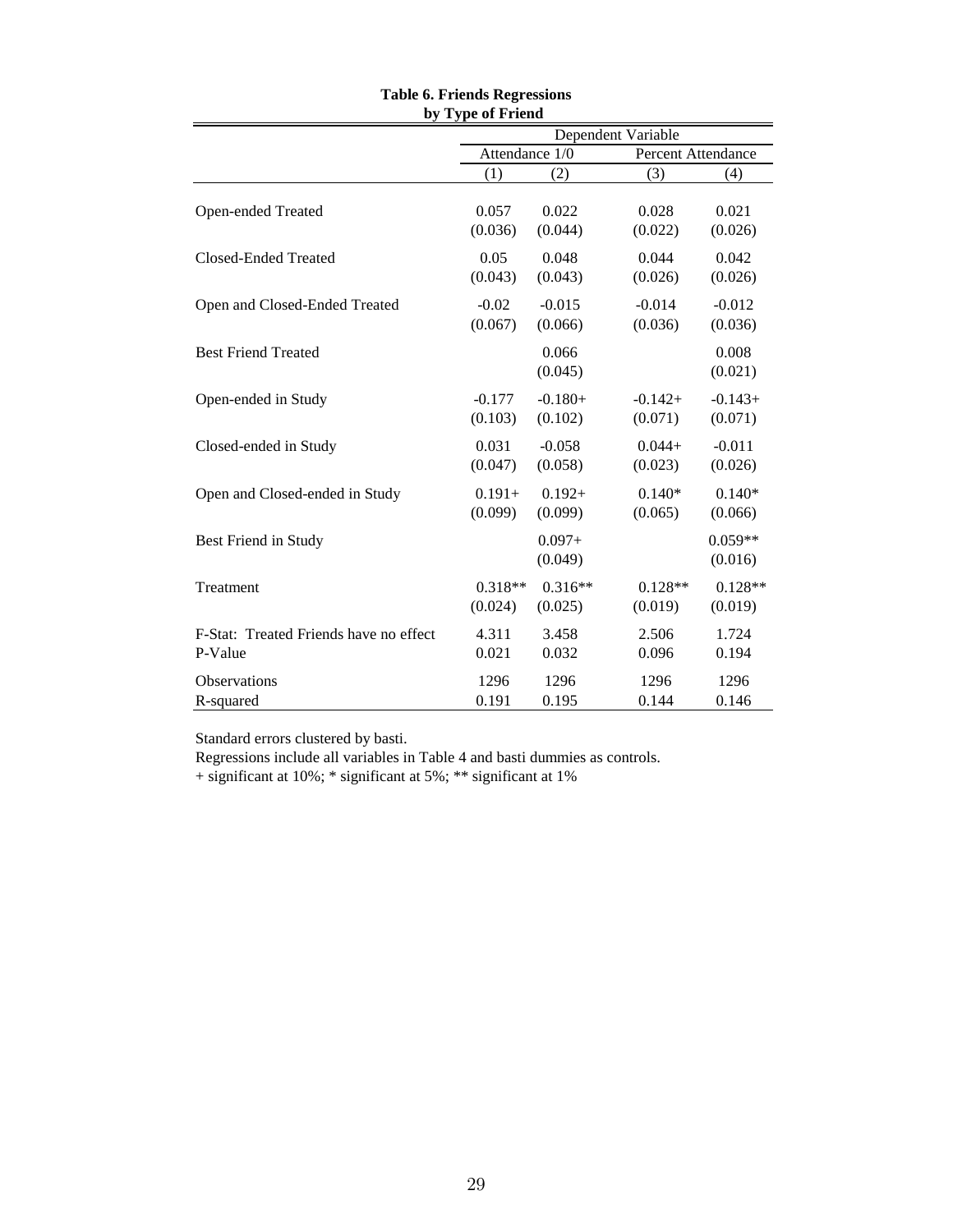|                                                      |                      |                         |                        |                                                 | Dependent Variable   |                       |                        |                        |
|------------------------------------------------------|----------------------|-------------------------|------------------------|-------------------------------------------------|----------------------|-----------------------|------------------------|------------------------|
|                                                      |                      |                         | Attendance 1/0         |                                                 |                      | Percent Attendance    |                        |                        |
|                                                      | Ê                    | $\widehat{c}$           | $\odot$                | $\widehat{\mathcal{A}}$                         | $\widehat{\circ}$    | $\widehat{\circ}$     | E                      | $\circledast$          |
| Friend Treated                                       | $0.063*$<br>(0.025)  | (0.027)<br>$-0.012$     | $(0.048)$<br>$(0.038)$ | $\frac{0.036}{(0.037)}$                         | $0.041*$<br>(0.019)  | $(0.004$<br>(0.011)   | $(0.038)$<br>$(0.023)$ | $0.032 +$<br>(0.018)   |
| <b>Bilateral Friend Treated</b>                      |                      | $0.107***$<br>(0.033)   |                        | (0.008)                                         |                      | $0.056***$<br>(0.016) |                        | (0.030)<br>$-0.003$    |
| Number of Treated Friends                            |                      |                         | $-0.006$<br>(0.027)    | (0.030)<br>$-0.051$                             |                      |                       | $-0.003$<br>$(0.012)$  | $-0.032*$<br>(0.012)   |
| Number of Treated Bilateral Friends                  |                      |                         |                        | $0.095*$<br>(0.036)                             |                      |                       |                        | $0.066***$<br>(0.023)  |
| Friend in Study                                      | (0.085)<br>0.091     | $\frac{0.078}{(0.086)}$ | (6.077)                | (0.07)                                          | $0.067*$<br>(0.028)  | $0.063*$<br>(0.029)   | $0.063*$<br>(0.029)    | $0.059 +$<br>$(0.028)$ |
| Number of Friends in Study                           |                      | $\frac{0.02}{0.019}$    |                        | $\begin{array}{c} 0.011 \\ (0.033) \end{array}$ |                      | $0.005$<br>$-0.012$   |                        | $0.014$<br>$(0.015)$   |
| Bilateral Friend in Study                            |                      |                         | $-0.013$<br>0.012      | $0.011$<br>$-0.017$                             |                      |                       | $-0.006$<br>0.004      | $0.009$<br>$-0.006$    |
| itudy<br>Number of Bilateral Friends in S            |                      |                         |                        | $-0.026$<br>$-0.003$                            |                      |                       |                        | $-0.015$<br>$-0.013$   |
| Treatment                                            | $0.320**$<br>(0.025) | $0.315**$<br>(0.024)    | $0.318**$<br>(0.025)   | $0.315***$<br>(0.024)                           | $0.129**$<br>(0.019) | $0.126***$<br>(0.018) | $0.128**$<br>(0.019)   | $0.127***$<br>(0.018)  |
| effect<br>F-Stat: Treated Friends have no<br>P-Value | 6.153<br>0.025       | 6.345<br>0.009          | 1.154<br>0.34          | 5.604<br>0.005                                  | 4.924<br>0.041       | 6.093<br>0.011        | 1.915<br>$0.18\,$      | 0.011<br>4.61          |
| Observations<br>R-squared                            | 0.188<br>1296        | 1296<br>0.198           | 1296<br>0.189          | 0.203<br>1296                                   | 0.138<br>1296        | 0.146<br>1296         | 1296<br>0.138          | 1296<br>0.152          |

Table 7. Bilateral Ties **Table 7. Bilateral Ties**

Standard errors clustered by basti.

Standard errors clustered by basti.<br>Regressions include all variables in Table 4 and basti dummies as controls.<br>+ significant at 10%; \* significant at 5%; \*\* significant at 1% Regressions include all variables in Table 4 and basti dummies as controls.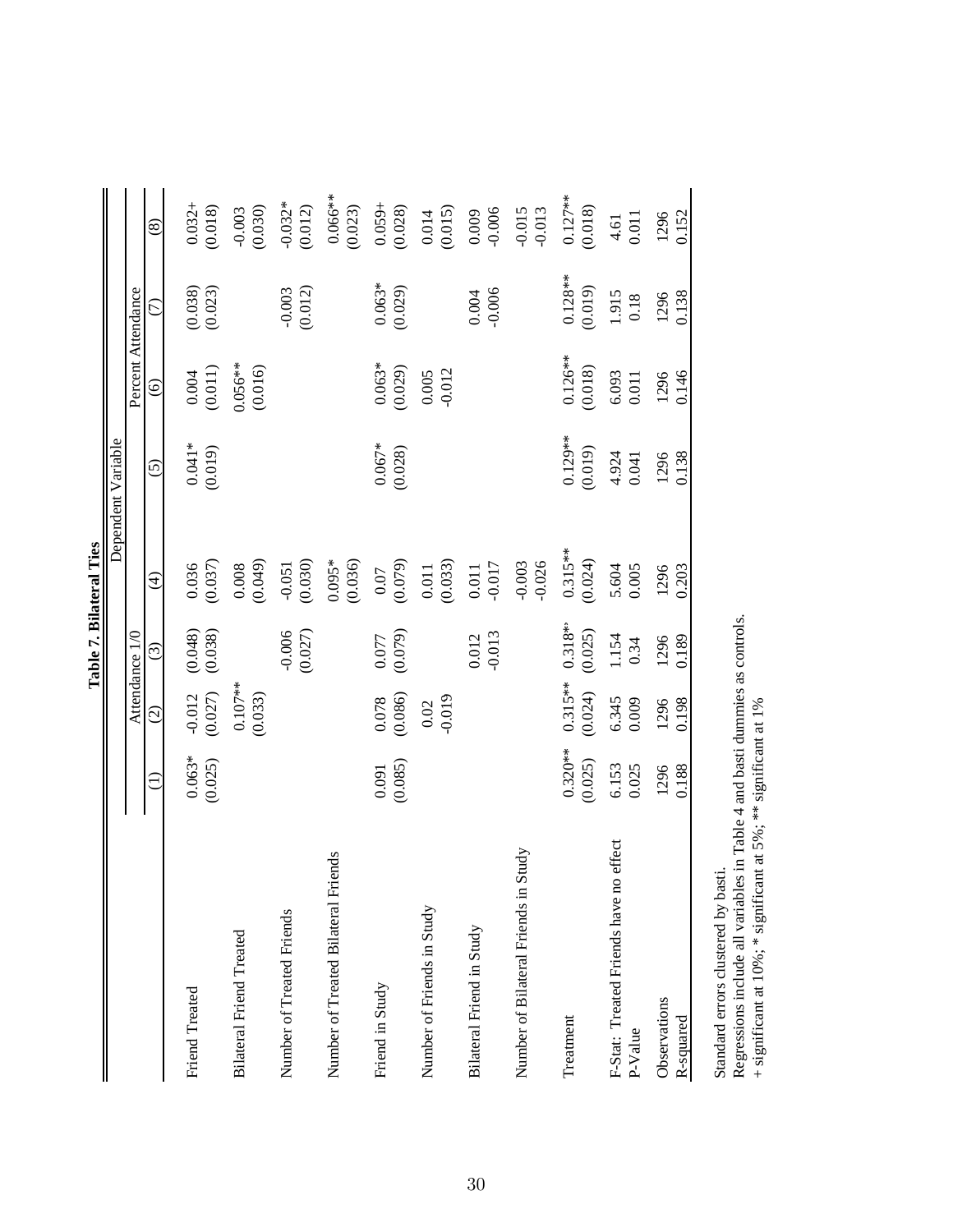|                                     | <del>ə</del> - --- <del>ə</del> |           | Dependent Variable |                           |  |  |
|-------------------------------------|---------------------------------|-----------|--------------------|---------------------------|--|--|
|                                     | Attendance 1/0                  |           |                    | <b>Percent Attendance</b> |  |  |
|                                     | (1)                             | (2)       | (3)                | (4)                       |  |  |
|                                     |                                 |           |                    |                           |  |  |
| Any Treated Sibling                 | $0.068+$                        | 0.012     | $0.042 +$          | $-0.016$                  |  |  |
|                                     | (0.034)                         | (0.084)   | (0.022)            | (0.046)                   |  |  |
| Number of Treated Siblings          |                                 | 0.043     |                    | 0.055                     |  |  |
|                                     |                                 | (0.063)   |                    | (0.039)                   |  |  |
| Any Sibling in Study                | 0.021                           | $-0.001$  | 0.002              | 0.018                     |  |  |
|                                     | (0.031)                         | (0.060)   | (0.020)            | (0.033)                   |  |  |
| Number of Siblings in Study         |                                 | 0.028     |                    | $-0.014$                  |  |  |
|                                     |                                 | (0.047)   |                    | (0.026)                   |  |  |
| Treatment                           | $0.319**$                       | $0.319**$ | $0.128**$          | $0.130**$                 |  |  |
|                                     | (0.024)                         | (0.023)   | (0.018)            | (0.018)                   |  |  |
| F-Stat: Treated Sibs have no effect | 3.915                           | 1.98      | 3.771              | 2.3                       |  |  |
| P-Value                             | 0.065                           | 0.17      | 0.07               | 0.132                     |  |  |
| <b>Observations</b>                 | 1296                            | 1296      | 1296               | 1296                      |  |  |
| R-squared                           | 0.187                           | 0.188     | 0.134              | 0.136                     |  |  |

**Table 8. Siblings Regressions**

Standard errors clustered by basti.

Regressions include all variables in Table 4 and basti dummies as controls.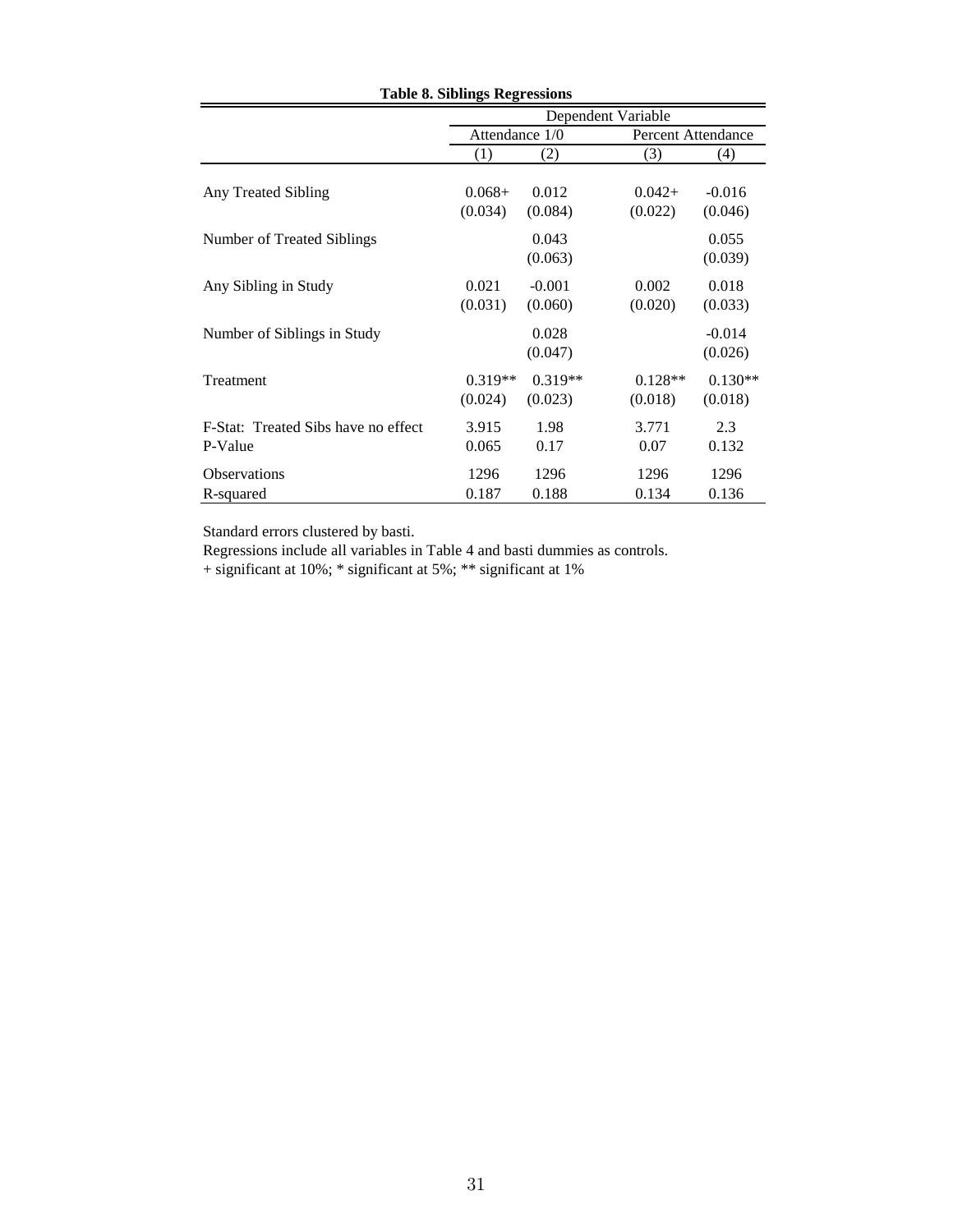|                           |                       | Dependent Variable |                      |
|---------------------------|-----------------------|--------------------|----------------------|
|                           | Avg Friend            | Percent            | Percent              |
|                           | Attendance            | Attendance         | Attendance           |
|                           | <b>FS</b>             | RF                 | IV                   |
|                           | (1)                   | (2)                | (3)                  |
| Avg Friend Attendance     |                       |                    | $0.424**$<br>(0.114) |
| Any Friend Treated        | $0.076*$<br>(0.030)   | 0.036<br>(0.039)   |                      |
| Number of Treated Friends | $0.061**$<br>(0.012)  | 0.023<br>(0.028)   |                      |
| <b>Child Treated</b>      |                       |                    | $-0.029+$<br>(0.015) |
| Any Friend in Sample      | $-0.036**$<br>(0.010) | (0.004)<br>(0.014) | (0.009)<br>(0.007)   |
| Number of Sample Friends  |                       |                    | $0.119**$<br>(0.018) |
| <b>Observations</b>       | 1296                  | 1296               | 1296                 |
| R-squared                 | 0.27                  | 0.15               | 0.22                 |

## **Table 9. Effect of Friend's Participation on Own Participation Bilateral Friends**

Standard errors clustered by basti.

Regressions include all variables in Table 4 and basti dummies as controls.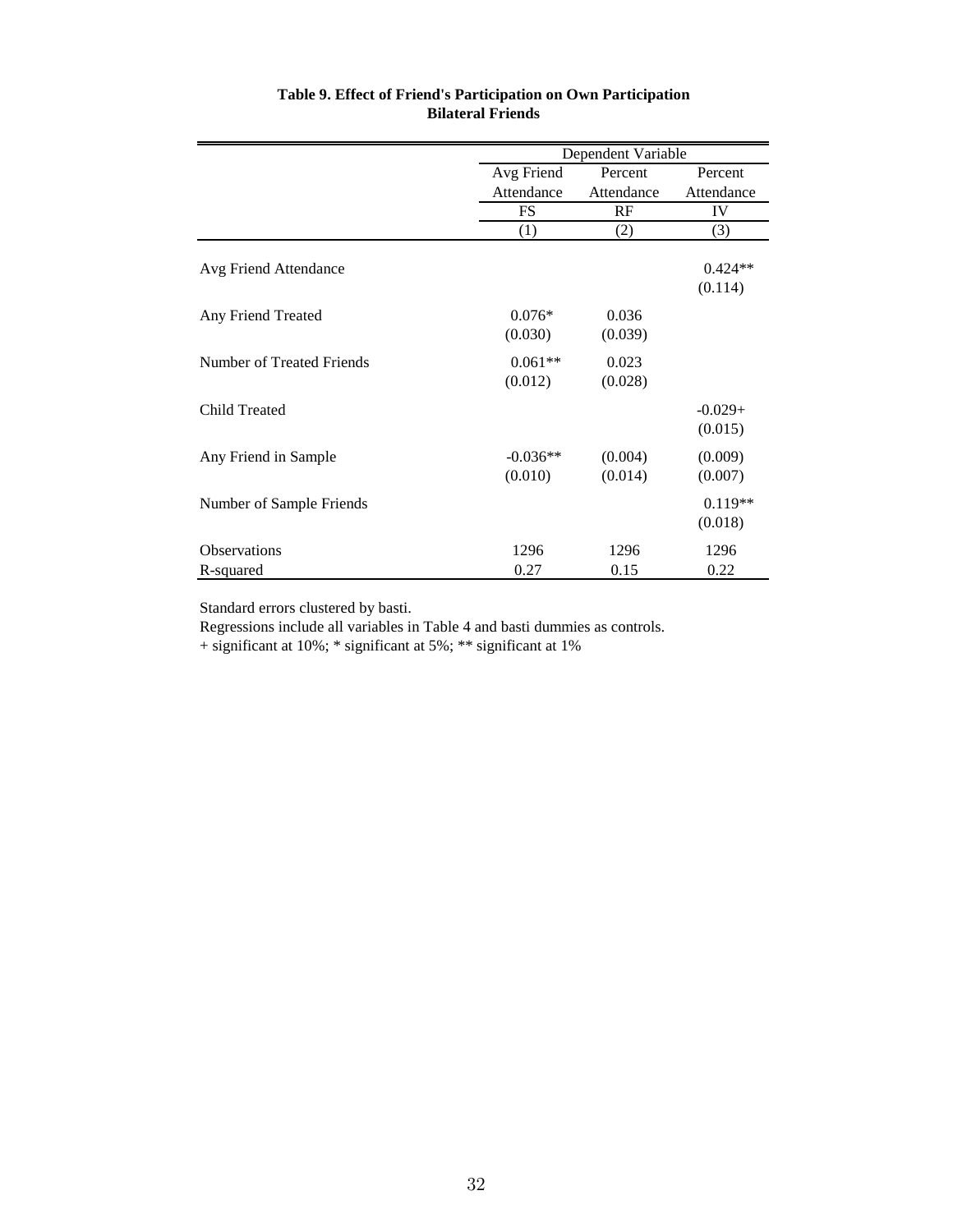| Table 10. IV Estimates                                     |
|------------------------------------------------------------|
| <b>Effect of Peers' Participation on Own Participation</b> |
| by Peer Type                                               |

|                          |                      |                       | Type of Peer          |                       |
|--------------------------|----------------------|-----------------------|-----------------------|-----------------------|
|                          | All                  |                       |                       |                       |
|                          | <b>Friends</b>       |                       | Bilateral Unilateral  | <b>Siblings</b>       |
|                          | (1)                  | (2)                   | (3)                   | (4)                   |
| Avg Friend Attendance    | $0.273*$             | $0.424**$             | $-0.067$              | $0.616*$              |
|                          | $-0.125$             | $-0.114$              | $-0.184$              | $-0.221$              |
| Any Friend in Sample     | $0.058*$<br>$-0.026$ | $-0.029+$<br>$-0.015$ | 0.019<br>$-0.02$      | $-0.026$<br>$-0.025$  |
| Number of Sample Friends | 0.005<br>$-0.003$    | 0.009<br>$-0.007$     | 0.003<br>$-0.006$     | 0.009<br>$-0.016$     |
| Child Treated            | $0.126**$<br>$-0.02$ | $0.119**$<br>$-0.018$ | $0.127**$<br>$-0.019$ | $0.124**$<br>$-0.016$ |
| <b>Observations</b>      | 1296                 | 1296                  | 1296                  | 1296                  |
| R-squared                | 0.2                  | 0.22                  | 0.12                  | 0.25                  |

Standard errors clustered by basti.

Regressions include all variables in Table 4 and basti dummies as controls.